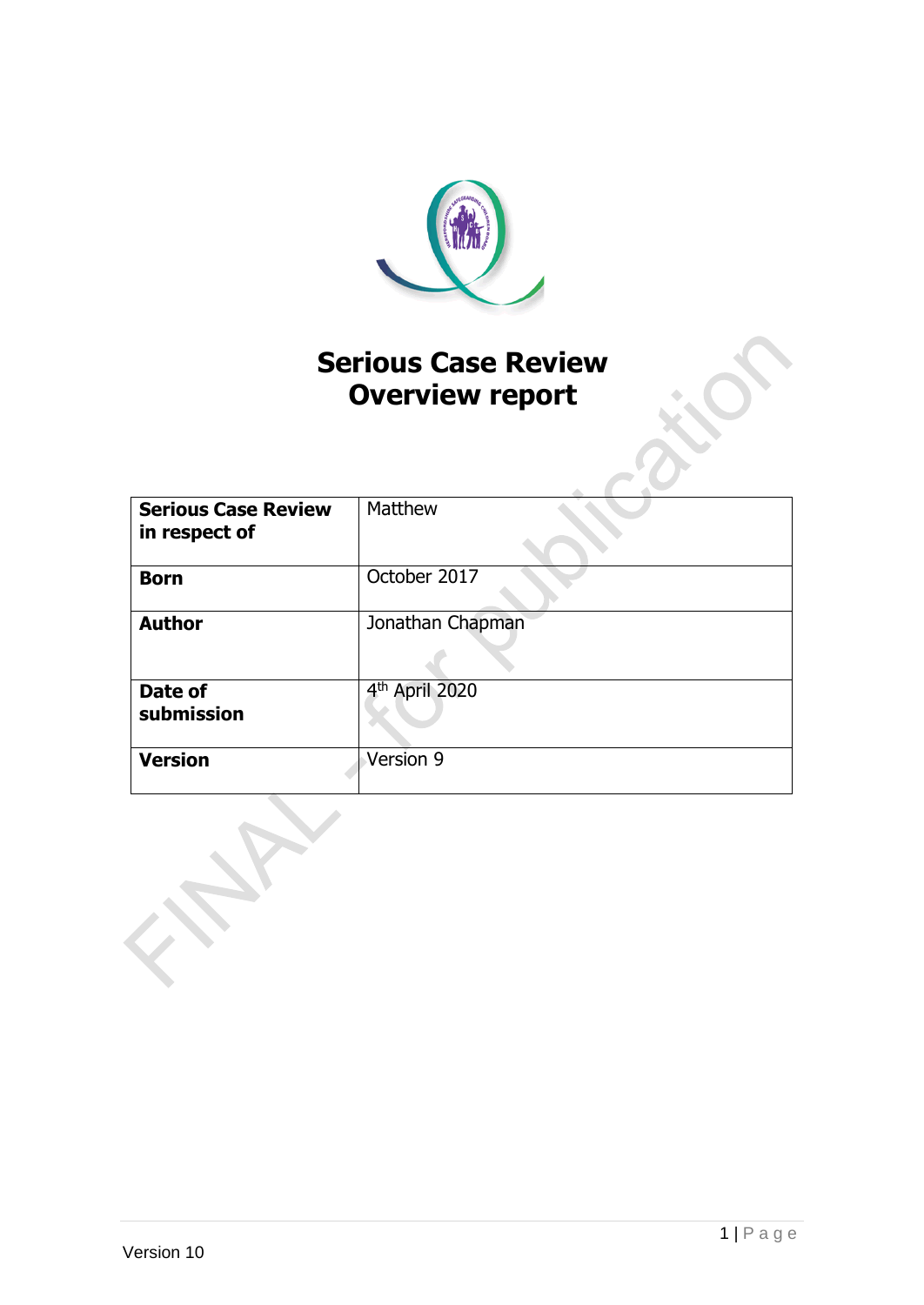## **TABLE OF CONTENTS**

|     |                                              | Page no |
|-----|----------------------------------------------|---------|
| 11. | Introduction                                 | 3       |
| 2.  | About the Author                             | 3       |
| 3.  | Terms of reference and methodology           | 4       |
| 4.  | Background                                   | 5       |
| 5.  | Summary of Facts                             | 6       |
| 6.  | Analysis of involvement                      | 12      |
| 7.  | What are the learning points from this case? | 20      |
| 8.  | Recommendations                              | 22      |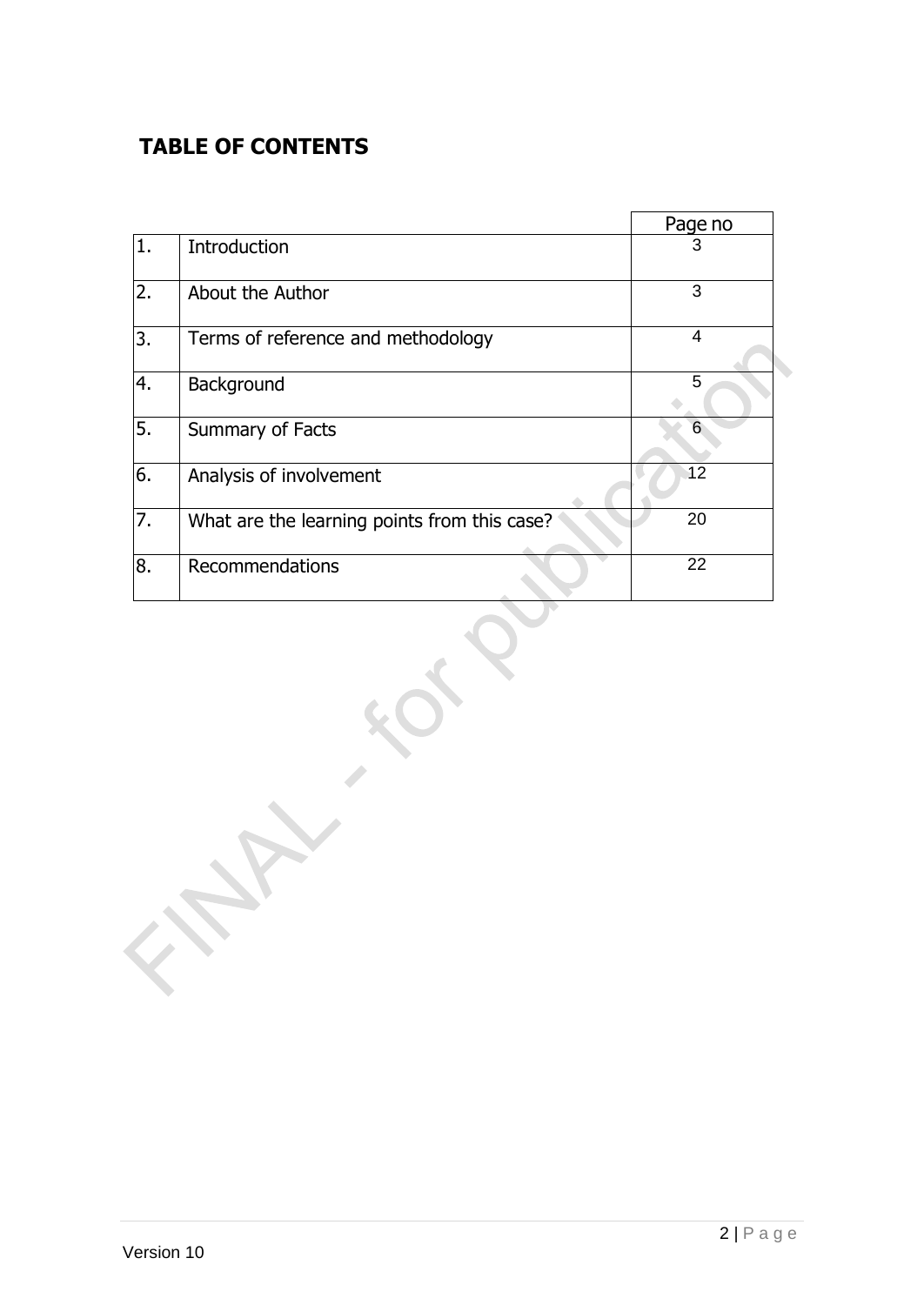### **1. Introduction**

1.1 At the beginning of June 2019, an ambulance was called to an address where the subject of this review, Matthew (1 year and 7 months at time), was reported to have ingested approximately four tablets, which are used in the treatment of psychotic conditions. Matthew was conveyed to hospital where his condition was described as extremely poor. Matthew developed significant side effects including involuntary muscle movements and agitation requiring intravenous medication, a rapid heart rate and life-threatening hyperpyrexia<sup>1</sup> resulting in him requiring intubation and ventilation and was transferred to the Paediatric Intensive Care Unit. These conditions were considered life threatening.

There had been significant previous agency involvement with Matthew's family.

1.2 The case was discussed at a rapid review meeting in accordance with Working Together 2015, and it was agreed that the case met the criteria for a Serious Case Review for the below reasons.

- A child has been seriously harmed and there is cause for concern as to the way in which the authority, their Board partners or other relevant persons, have worked together to safeguard the child.
- And abuse or neglect of a child is known or suspected.

Professionals and organisations protecting children need to reflect on the quality of their services and learn from their own practice and that of others. Good practice should be shared so that there is a growing understanding of what works well. Conversely, when things go wrong there needs to be a rigorous, objective analysis of what happened and why, so that important lessons can be learnt, and services improved to reduce the risk of future harm to children. <sup>2</sup>

# **2. About the Author**

2.1 The author in this review is Jonathan Chapman, he has no prior involvement with the case and is not connected to any of the agencies involved. He is a retired senior police officer, who had responsibility for strategic and operational safeguarding and was a senior investigating officer.

```
2 Working Together 2015 -
```
<sup>1</sup> Hyperpyrexia is another term for a very high fever. The medical criterion for hyperpyrexia is when someone is running a body temperature of more than 106.7°F or 41.5

[https://assets.publishing.service.gov.uk/government/uploads/system/uploads/attachment\\_data/file/59](https://assets.publishing.service.gov.uk/government/uploads/system/uploads/attachment_data/file/592101/Working_Together_to_Safeguard_Children_20170213.pdf) [2101/Working\\_Together\\_to\\_Safeguard\\_Children\\_20170213.pdf](https://assets.publishing.service.gov.uk/government/uploads/system/uploads/attachment_data/file/592101/Working_Together_to_Safeguard_Children_20170213.pdf)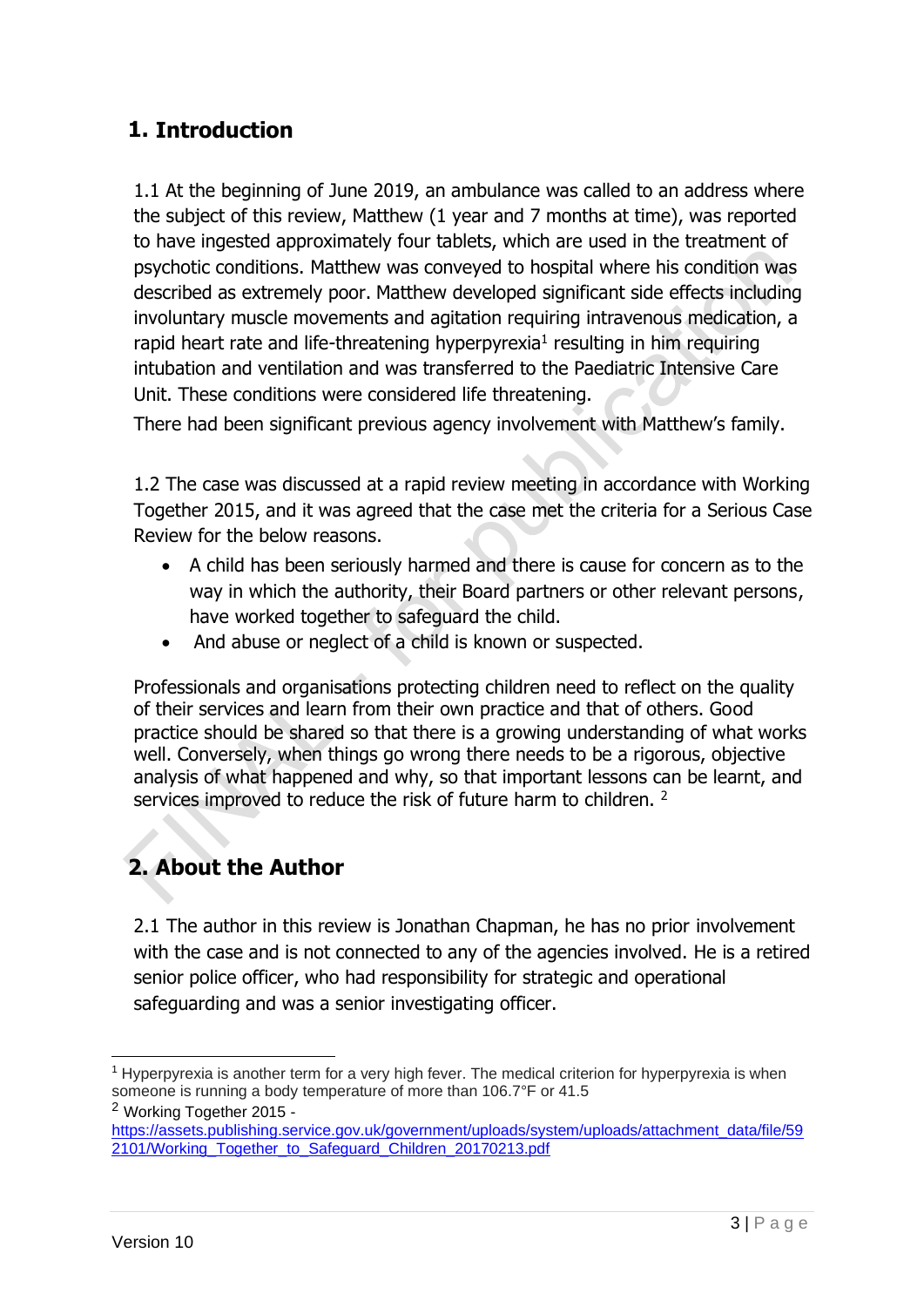He has undertaken serious case reviews, safeguarding adult reviews, MAPPA case reviews and domestic homicide reviews, with various boards across the country. He has also worked with Clinical Commissioning Groups, The Church of England and the third sector on safeguarding matters.

## **3. Terms of reference and methodology**

3.1 Working Together 2015 allows local safeguarding children boards to determine their own processes for review. The Case Review Sub-Group of the Herefordshire Safeguarding Board decided that the review would be undertaken by a facilitated professional and practitioner events.

3.2 A scoping exercise was conducted to understand which agencies should be consulted and included.

3.3 Each identified agency was asked to research their information, and where necessary interview key staff, and to prepare a chronology which would help to inform the information sharing and discussion event.

The below agencies and staff were involved in the information sharing and discussion event.

- Herefordshire Children Social Care
- Wye Valley NHS Trust
- Clinical Commissioning Group
- 2gether NHS Foundation Trust
- West Mercia Police
- West Mercia Womens Aid
- Addaction
- West Midlands Ambulance Service
- West Mercia Community Rehabilitation Company

3.4 The review panel discussed and developed terms of reference. When preparing chronologies agencies were asked to focus on the time period  $1<sup>st</sup>$  June 2018 until beginning of June 2019. In addition, agencies were asked to consider any information which could be relevant to this review.

3.5 When reviewing information agencies were asked to consider the below specific areas, which the panel considered relevant to this case.

- MARAC risk assessment and decision making in respect of risk to the safety and welfare of the children
- **Effectiveness of MARAC/ CP planning interface in keeping children safe**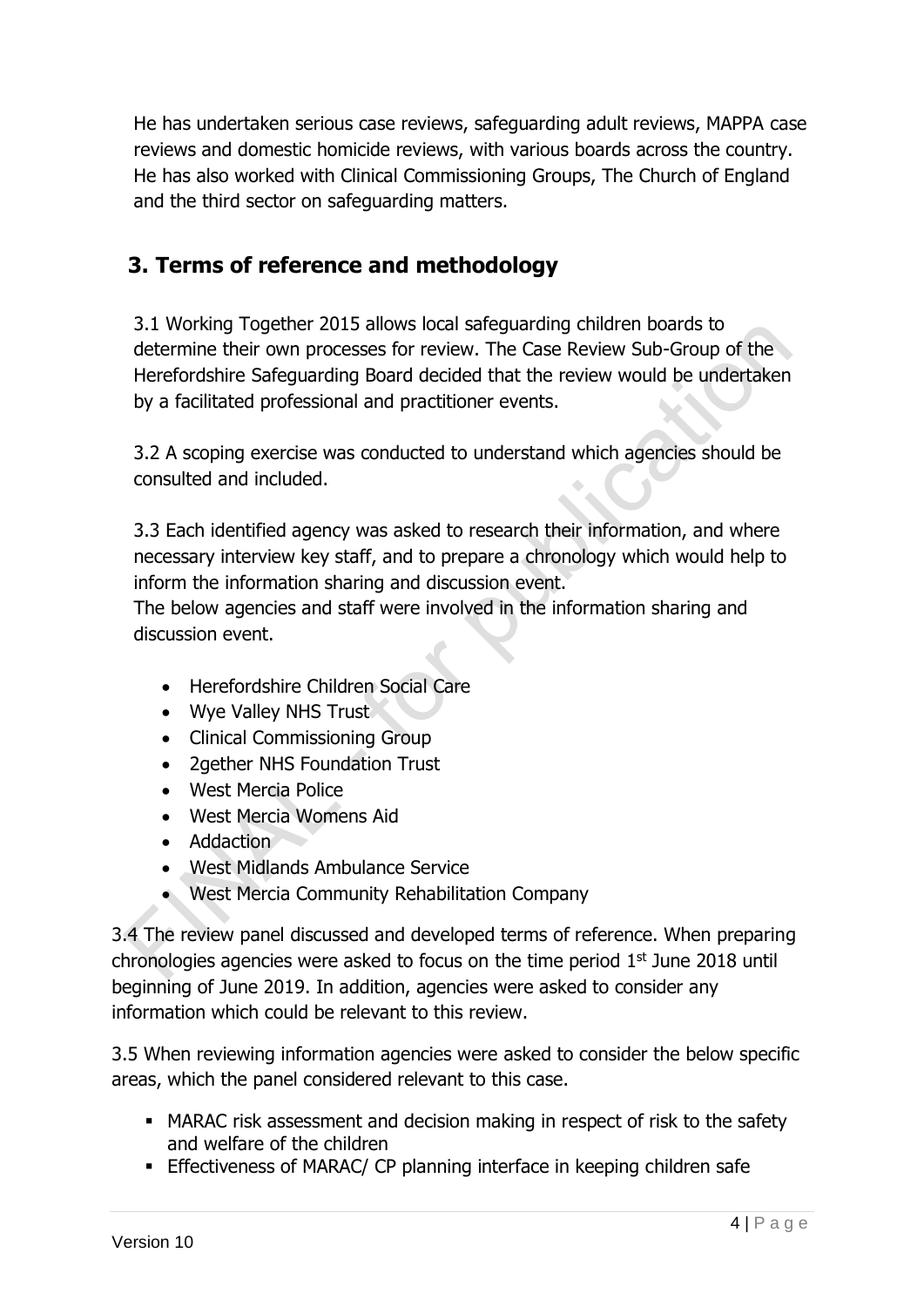- Recognition of 'hidden harm' factors (domestic abuse, poor mental health, drug and alcohol misuse) – assessment of risk and effectiveness of interventions
- Quality of multi-agency engagement at key points in the family history, including response to referrals in MASH, decision to discontinue CP plan, decision to discontinue child in need plan
- Quality of management supervision, oversight and input into key decisions noted above.
- Direct engagement with managers (as well as practitioners) to ascertain the level of awareness, quality of risk assessment and quality of evidence informed practice in the context of hidden harm.
- What consideration was given to the family history when making decisions and assessing risk.

3.6 In any review seeking the views of the family or others who are close to the case are important to ensure that their views are reflected. In this case, this was considered from an early point, but this was not possible during the course of the review, due other processes taking place. The author has been able to speak to a family member who did not wish to discuss the case in any detail. Their overall feeling is that they and the family did not receive adequate support, but the review has been unable to achieve more context to this view.

## **4. Background**

4.1 Matthew's mother and father formed a relationship in 2014. In April 2016, Matthew's sister was born, and Matthew was born in October 2017. Both of Matthew's parents have experienced challenging aspects in their lives and as a result have been involved with a number of agencies.

4.2 Matthew's father had suffered with drug and alcohol addiction over an extended period of time. He is described as a well-known local character having spent periods of time living on the streets. His lifestyle has meant that he has come to the notice of police, mostly for what would be described as minor acquisitive offences, which would be indicative of a person funding addiction.

4.3 At the time of the incident which led to this review, Matthew's mother was 28 years of age. When Matthew's mother was younger, she had a challenging child and experienced a number of adverse childhood experiences.

4.4 In April 2016, Matthew's sister was born. Children Social Care (CSC) undertook a pre-birth assessment and as a result a Child in Need plan was put in place between January and June 2016. This was then stepped down to a CAF.<sup>3</sup> Part of the

 $3$  CAF – Common Assessment Framework - a national, standard approach to assessing any additional/unmet needs a child or young person may have and for deciding how any such needs can be identified and should be met effectively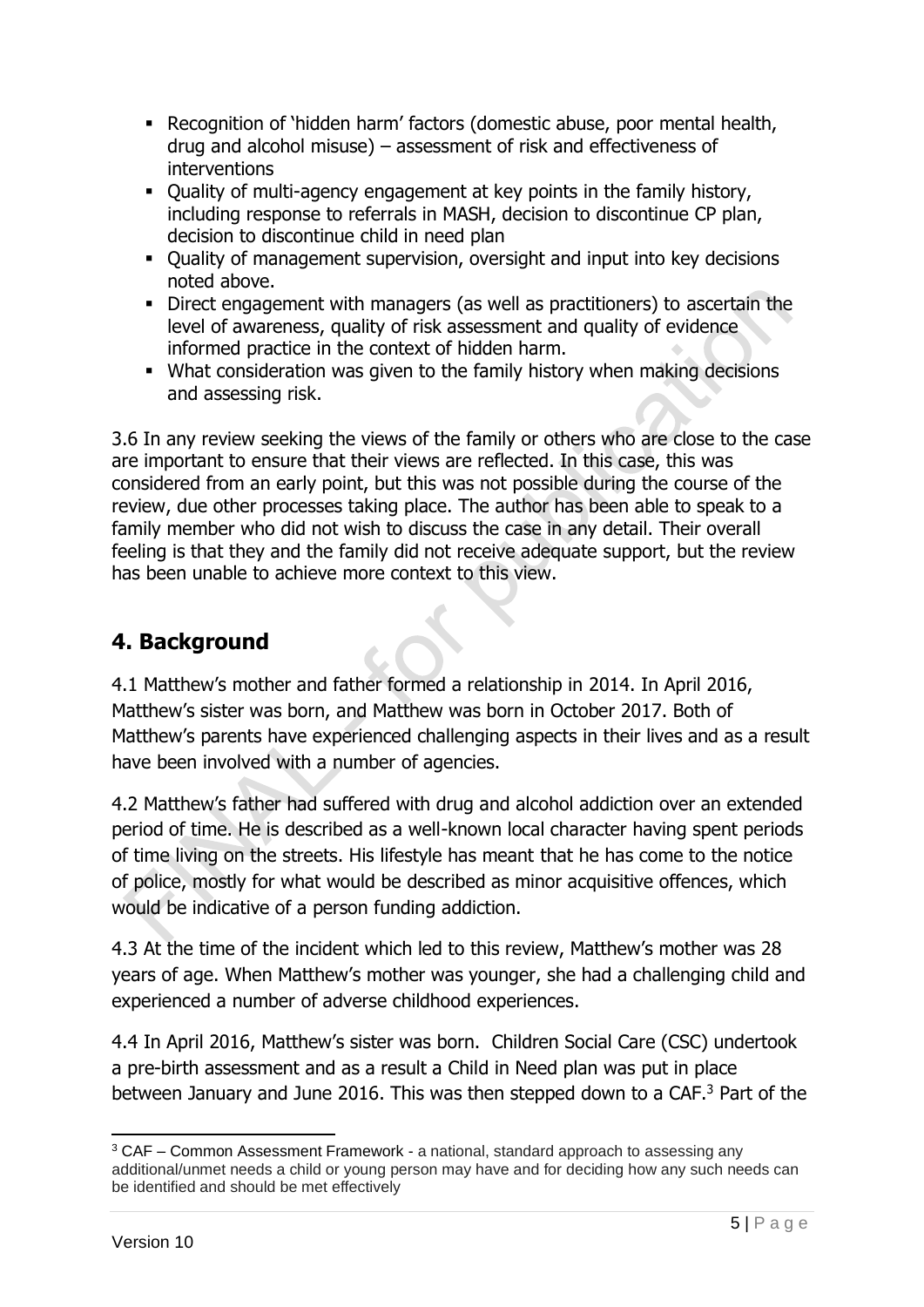CAF was that any contact between the father and Matthew's sister would be supervised by the paternal grandmother

4.5 In December 2016, the mother informed services that she was no longer in a relationship with the father. This tended to be a feature throughout the case where the mother informs professionals that the relationship has ended but there is evidence to the contrary.

4.6 In June 2017, the CRC (Community Rehabilitation Company) noted concerns regarding the father's substance and alcohol addiction, poor health and prolific offending. He was to become a father again and they questioned his parenting capacity. This was the first indication to agencies that the mother was pregnant with Matthew. The CRC made a referral to the MASH regarding their concerns.

4.7 It was confirmed that contact with Matthew's sister was supervised. As it was believed that the mother and father were living apart a pre-birth assessment for Matthew was considered in accordance with levels of need guidance and deemed not to require a pre-birth assessment from a social worker.

4.8 When he was young Matthew did display some developmental concerns, his motor skills and speech were delayed. It was noted that the back of his head was slightly flat and may have been indicative of him spending an excessive amount of time laying down. Generally, professionals observed warmth in the relationship between the mother and Matthew. There were some concerns regarding neglect. This was mainly a decline in the state of the living conditions, which did improve when challenged but also regarding the mother's intermittent use of alcohol and the decisions she made regarding relationships.

## **5. Summary of Facts**

5.1 In late June 2018, the father was sentenced to a 24 month Suspended Sentence Order for the offence of possessing a weapon in a public place in April of that year. The sentence included a 12-week curfew and Rehabilitation Activity Requirement (RAR) to address his drug and alcohol dependency.

5.2 The father was allowed to change the details of his curfew address without sufficient checks were made on the change of address and whether this presented any safeguarding concerns.

5.3 In mid July 2018, the father was being supported by the substance misuse service. The father disclosed that he was using crack cocaine and at the time being supported by Probation. The father disclosed that he was living with his ex-partner. The CRC made a referral to MASH that there was a court order requiring the father to reside at the mother's address.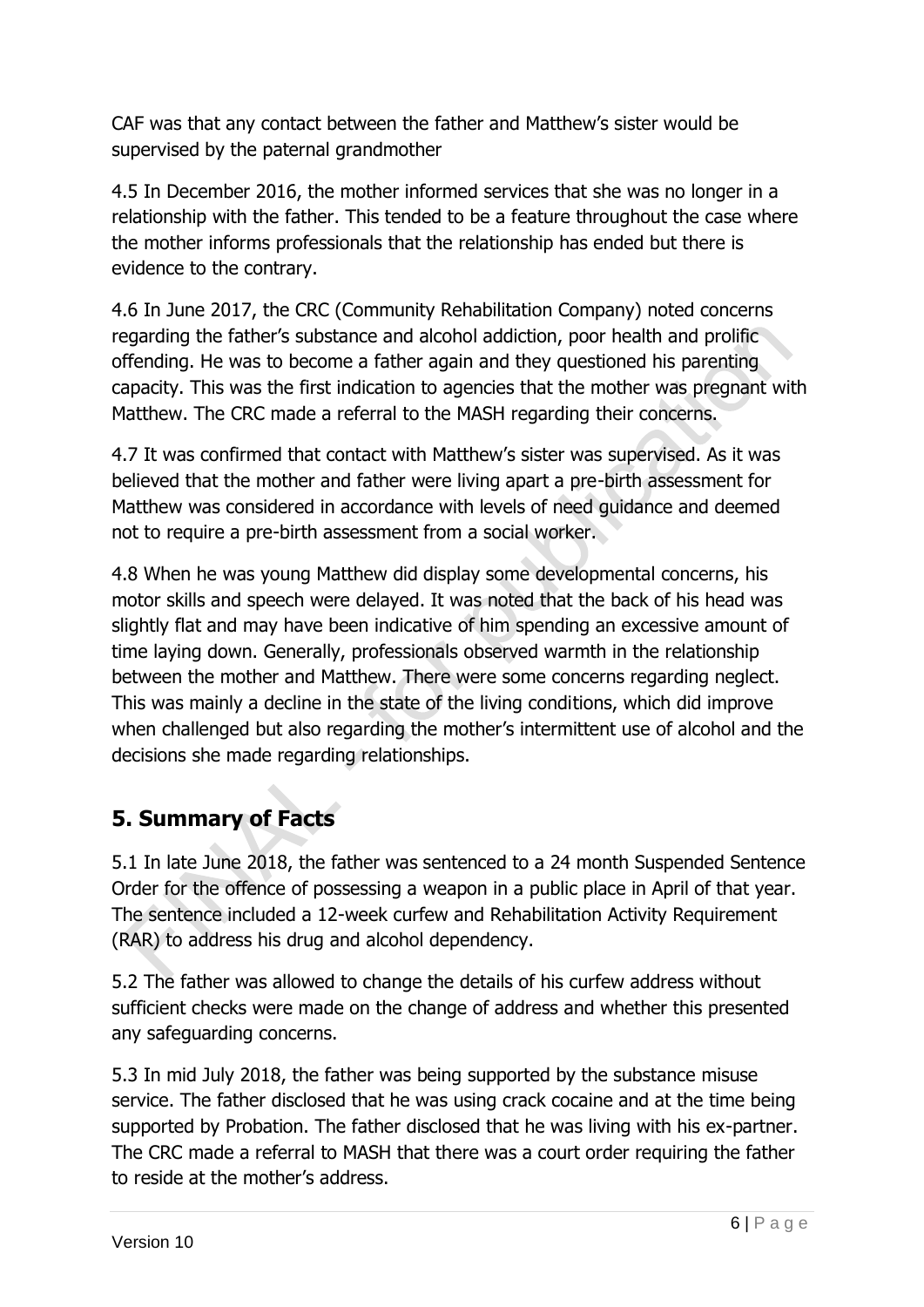5.4 A strategy meeting was convened with CSC, police, drug services, Probation (CRC) and health visiting service in attendance. The meeting discussed that the father had been recently convicted of an offence and there was a court order, with a curfew, requiring him to be at the mother's address where the children lived. It was discussed that since the conviction the father had been arrested for drugs offences and that his engagement with substances misuse services and probation was poor. It was agreed that there would be a single agency s47 enquiry undertaken by CSC and a date for an Initial Child Protection Conference (ICPC) was set.

5.5 At the ICPC, in early August the decision was made that Matthew and his sister would be made subject of a Child Protection Plan under the category of neglect. A condition of the Child Protection Plan was that the father was not to reside at the address with the children. At this time, it was a condition of the father's suspended sentence to reside at the address. Due to this and the poor engagement of the father the CRC commenced proceedings for a breach of the court order. These proceedings were subsequently withdrawn.

5.6 In mid-August 2018, the police and the substance misuse service were contacted to raise concerns over the father's welfare by a family member. They stated that he was in a 'dark place' that he had not been engaging with services. The father contacted the substance misuse service and informed them that he was drinking daily and using heroin every other day. Throughout September there were reports of the father being involved in low level theft offences, which would be indicative of him supporting his substance misuse.

5.7 During September 2018, CSC visited the mother and established that the father was not at the address when the visits took place. Despite this, social workers who visited believed that the father was still involved with the family. In mid- September the core group meeting for the Child Protection plan was cancelled as both the children were ill.

5.8 In late September 2018, the father was discharged from the substance misuse service support due to lack of engagement. He had not collected his methadone prescription since the beginning of August. The father informed the service that he was currently homeless.

5.9 At the beginning of October 2018, the health visitor contacted CSC to enquire when a core group for the child protection plan would take place. There had been a core group meeting 10 days after the initial child protection conference but there were no minutes for this meeting, due to an administrative error. The health visitor was informed that there would not be a further core group meeting until the Review Child Protection Group (RCPC).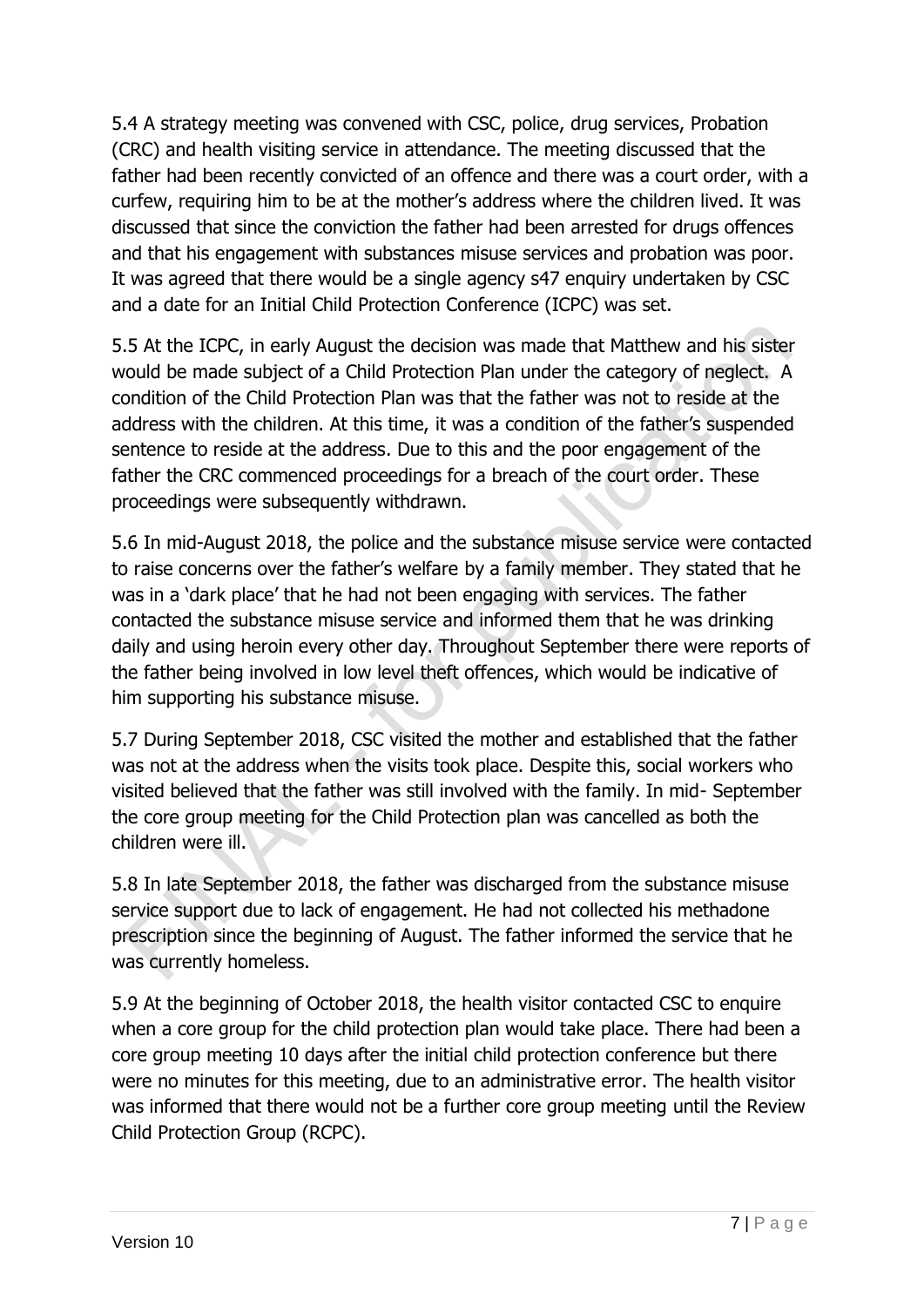5.10 Shortly before the RCPC the health visitor visited the mother at home, she saw both children who appeared well cared for. The flat was in good order and there were no concerns noted by the health visitor. The mother stated that she was not having any contact with the father. Matthew was observed to have two small bruises on his forehead, which the mother gave a plausible explanation for.

5.11 On 22<sup>nd</sup> October 2018, the RCPC took place, it was attended by CSC, police, CRC and health visitor. The substance misuse services could not be present but provided a report. A new social worker who had only been involved in the case for the previous week provided a report. The social worker indicated that they had not been involved long enough to evidence the changes being reported by the mother and that the father was not engaging with services. It was the view of the social worker that often professionals relied on self-reporting of parents, in view of this and the fact that there had been no core groups the child protection plan should remain in place. It was the view of other professionals that the plan could be stepped down to child in need on the basis that the father was no longer involved with the children. The decision of the meeting was the case should be stepped down to child in need. The records indicate that a child in need (CiN) plan was discussed but the details are not recorded in the minutes.

5.12 CSC records indicate that a comprehensive CiN plan was formulated with actions given to relevant agencies. There is no evidence of any CiN meeting being arranged. The CiN plan included an action for the social worker to make a referral to MARAC, which was done. It is not clear on what basis this referral was being made as there had been no reported or recorded domestic abuse. In November 2018, a CiN meeting took place but due to an administrative problem there is no record of the meeting or who attended. It is known that the CiN plan was to continue with another meeting scheduled for the beginning of January 2019.

5.13 In December 2018, the father was adopted into the Integrated Offender Management  $(IOM)^4$  cohort. Whilst this was positive step, there does not appear to have been any liaison with the agencies that had been involved with the children.

5.14 In December 2018, the referral from the social worker was heard at MARAC. The information from the social worker stated the father was well known to police, there were ongoing issues with substance misuse, violence in the community, sporadic engagement with agencies and he was on bail for an offence of offensive weapon. The information that the father was visiting the mother's address was provided by the housing association. This information was recorded by CSC, but it

<sup>&</sup>lt;sup>4</sup> Integrated Offender Management (IOM) -) brings a cross-agency response to the crime and reoffending threats faced by local communities. The most persistent and problematic offenders are identified and managed jointly by partner agencies working together.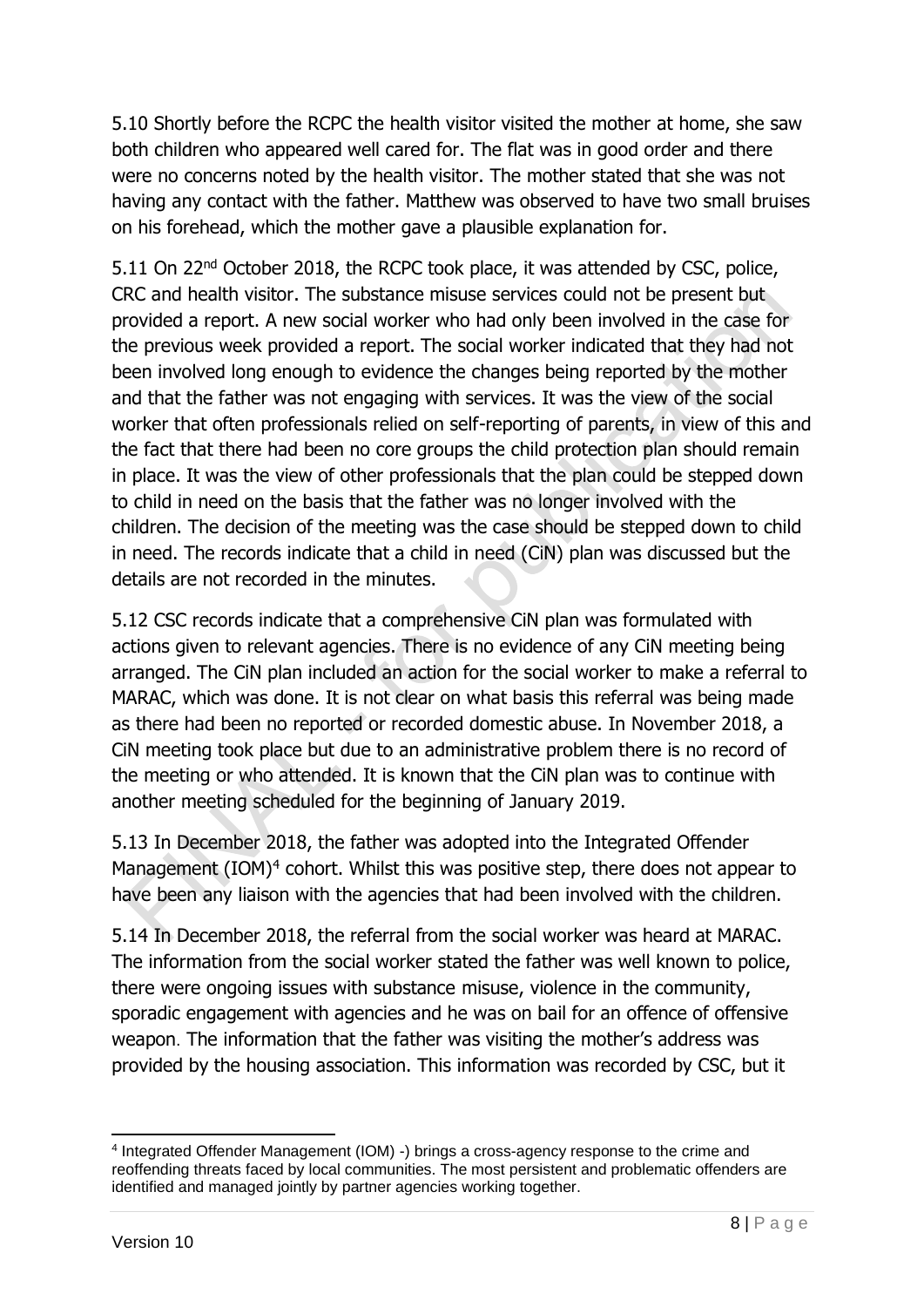did not result in any other action. The action from the MARAC meeting was for CSC to convene a strategy meeting, this did not occur.

5.15 At the beginning of January 2019, a second CiN meeting took place with the social worker, health visitor, and children's nursery. The attendance of Matthew's sister at nursery was discussed but it does not appear that the information regarding the father attending the address was raised. It was agreed that the CiN plan would continue.

5.16 Around the same time the father engaged with the substance misuse service, he reported an increase in heroin and alcohol use. It was apparent that his health was deteriorating, and he said that he was going to stay with his mother. It was known that there were 5 children, including the father's own child (by another relationship), at this address but there was no consideration by the substance misuse service regarding the appropriateness of the father using this address.

5.17 In January 2019, CSC decided to close the CiN plan. It does not appear that any of the other agencies party to the CiN plan, or agencies previously involved with the family, were informed or consulted on this decision. The health visiting service were not informed of the decision until the beginning of February.

5.18 The same month, the mother reported that she had been the victim of a serious crime at her home; available information indicates that mother and the assailant had been under the influence of alcohol. After reporting the incident, the mother did not wish for any further action. The mother declined support from other agencies. Whilst this information was known to the police in the MASH it was not referred to other agencies to make them aware.

5.19 In late January 2019, a referral was made to CSC to express a concern that the mother's mother (Matthew's grandmother) had moved into the address. It was stated that the grandmother had renewed her relationship with a man who had previously been considered a risk to children. At the same time there was a referral from a community based health professional that the grandmother had expressed anxiety over thoughts she had concerning harming her grandchildren. CSC spoke to the mother who confirmed that her mother had moved into the address as she was unwell, but she was never left unattended with the children.

5.20 During early February it is clear that the father's health was deteriorating, there were reports of him with open sores, suffering from suicidal ideation and discharging himself from hospital. These concerns led to a professionals meeting to discuss possible treatment options for the father.

5.21 In late February 2019, police were called to an incident where the father and another female were drunk and disorderly in the street. It transpired that the father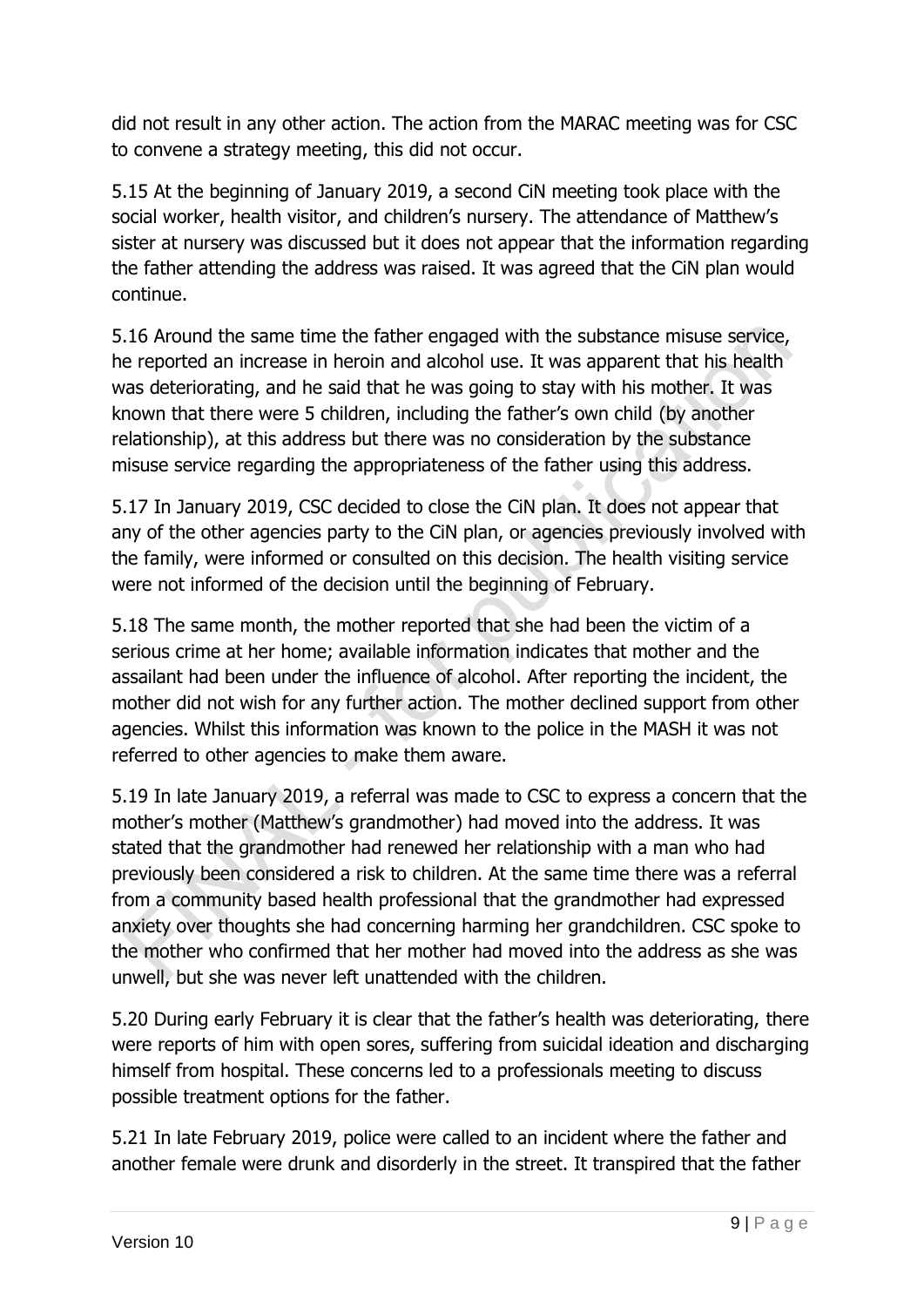and others had been with the mother, all of whom had been drinking. The father and other female went out to seek retribution for the serious crime allegation made previously by the mother. The female was arrested for public order offences. The police attended an address where the mother was looking after eight children, 6 of these being the arrested females and the other two were Matthew and his sister. The mother was found to be drunk and considered not fit to be caring for the children, to the extent that she was unaware how many children were actually present.

5.22 The mother and children were taken to the maternal grandmothers address to be cared for. The police and subsequently the probation service made a referral to CSC. The decision by CSC was that this latest concern did not meet a threshold for further action.

5.23 In early March 2019, the health visitor made an unannounced visit to the mother's address. The condition of the flat had deteriorated slightly, and the mother had re-homed a dog, which was now in the flat. The health visitor was not aware of the recent allegation of serious crime, and the incident which clearly showed the mother and father were associating, and that she had been incapable, through alcohol, of caring for the children. The mother informed the health visitor that although the father had been pestering her on the phone, there had only been one visit when he was told to leave and there had been no contact with the children. The health visitor offered the mother an Early Help Assessment, but this was declined by the mother.

5.24 The following day the health visitor contacted the health representative in the MASH with her concerns, that the mother was not being honest regarding contact and was declining Early Help. There is no record of this concern initiating any action or that it was shared with the MASH social worker or manager. In mid- March 2019, the health visitor raised a concern in her own agency that her previous discussion with MASH had not resulted in any other assessment.

5.25 In early March 2019, professionals including probation, substance misuse services, IOM coordinator, public health commissioner and homeless outreach met to discuss the father and the recent incident and the fact that it was not formally escalated. The information discussed indicated that the mother and father were back together, and the mother had indicated that she was happy for the father to return if he was detoxed. This information was not passed to the MASH at this time.

5.26 In late March 2019, the health visitor again visited the mother and children at the home address. The flat was noted to be in a better condition and there were no concerns noted regarding the children except some delayed developmental milestones for Matthew. The mother disclosed that the father had visited the flat and she was willing to have him back as he had a letter from drug services indicating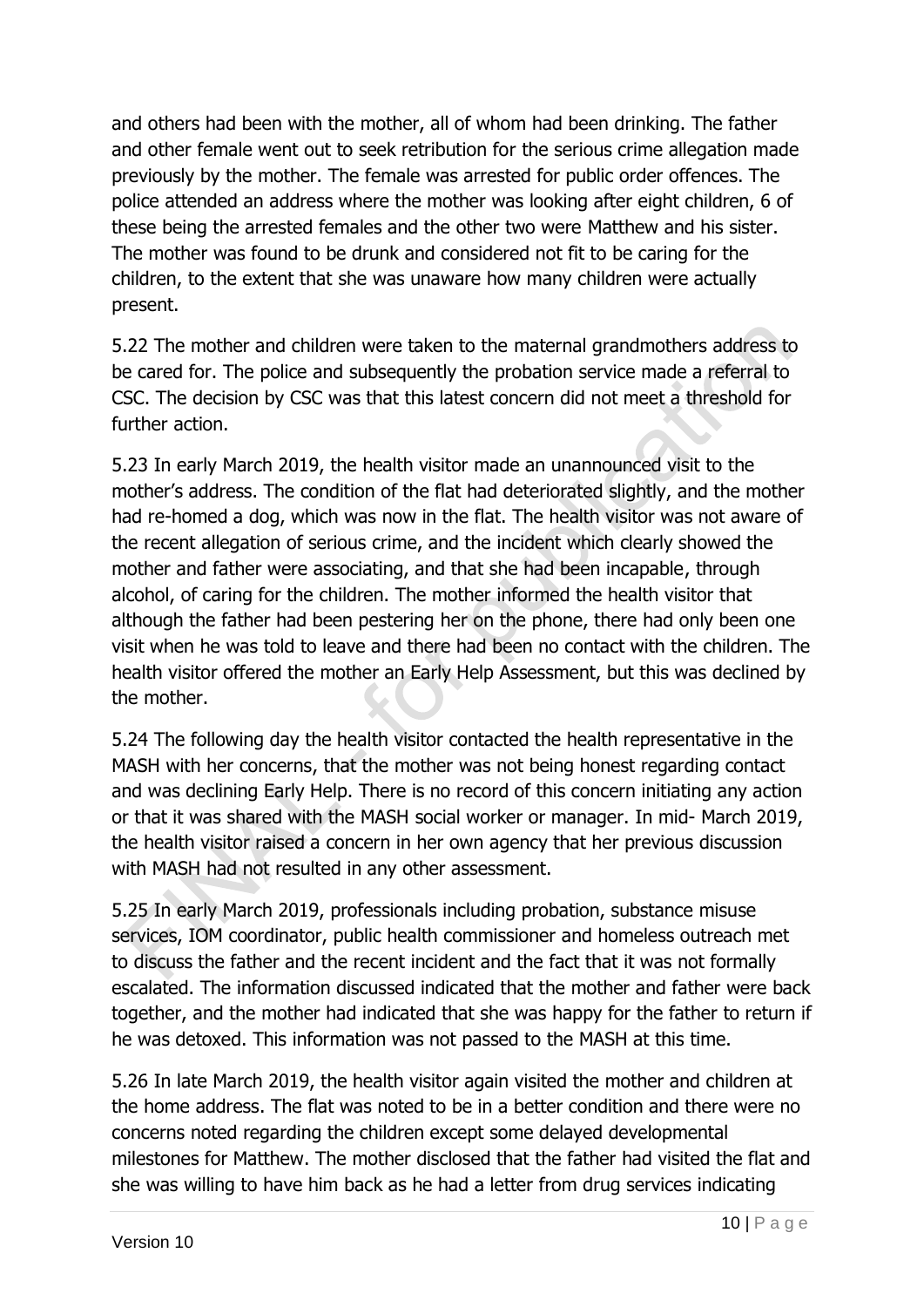that he was 'clean'. The health visitor submitted a referral to the MASH setting out the concerns regarding the ongoing contact, the mother's honesty and apparent disguised compliance regarding the contact and the previous history which had caused concerns.

5.27 The referral was reviewed by the duty social worker in the MASH who also contacted the mother and discussed the concerns. The mother gave reassurances to the social worker which were considered appropriate. The social worker discussed the incident in late February when she was caring for the children whilst intoxicated, which the mother likewise gave reassurances for. The mother declined the offer of Early Help. The referral was compared against levels of need guidance and not deemed to be level 4 therefore no assessment was undertaken. The health visitor's intention was, in fact, to challenge the earlier decision for no assessment and not to make a further referral.

5.28 The information regarding the father being 'clean' was not substantiated by other reports at the time. The substance misuse service saw the father who was described as shaking and acting unusually. The pharmacy who dealt with the father's prescription also contacted the substance misuse service to report that they had seen the father shivering.

5.29 On the same day, the nursery attended by Matthew's sister, contacted first the health visiting service and then the MASH education representative by phone to inform them that the sister had not attended nursery for the past week and despite the mother being contacted on a daily basis, there had been no contact. The nursery also informed the education lead in the MASH that the mother had been offered Early Help, which she had declined. This was the third agency who had offered and had declined Early Help. The nursery was advised to undertake a home visit. In early April the nursery was contacted by text by the mother to inform them that the sister would not be attending the nursery anymore but would be moving to another.

5.30 In early April 2019, the father spent a spell in hospital. Later in the month he started to engage with the substance misuse service and was providing clear drugs test, although it was clear he was still using alcohol. On a visit the worker noted that he was called on numerous occasions by his wife. He stated that he was back with his wife. It is of note at the same time the mother contacted her GP to say that she was suffering with anxiety and was prescribed Propranolol.<sup>5</sup>

5.31 The father continued to engage with substance misuse services and by the end of April 2019, he was reported no drug use for over one month. He appeared to

<sup>&</sup>lt;sup>5</sup> Propranolol – NHS UK - Propranolol slows down your heart rate and makes it easier for your heart to pump blood around your body. It is usually prescribed for high blood pressure and other heart problems, but it can also help with the physical signs of anxiety, like sweating and shaking.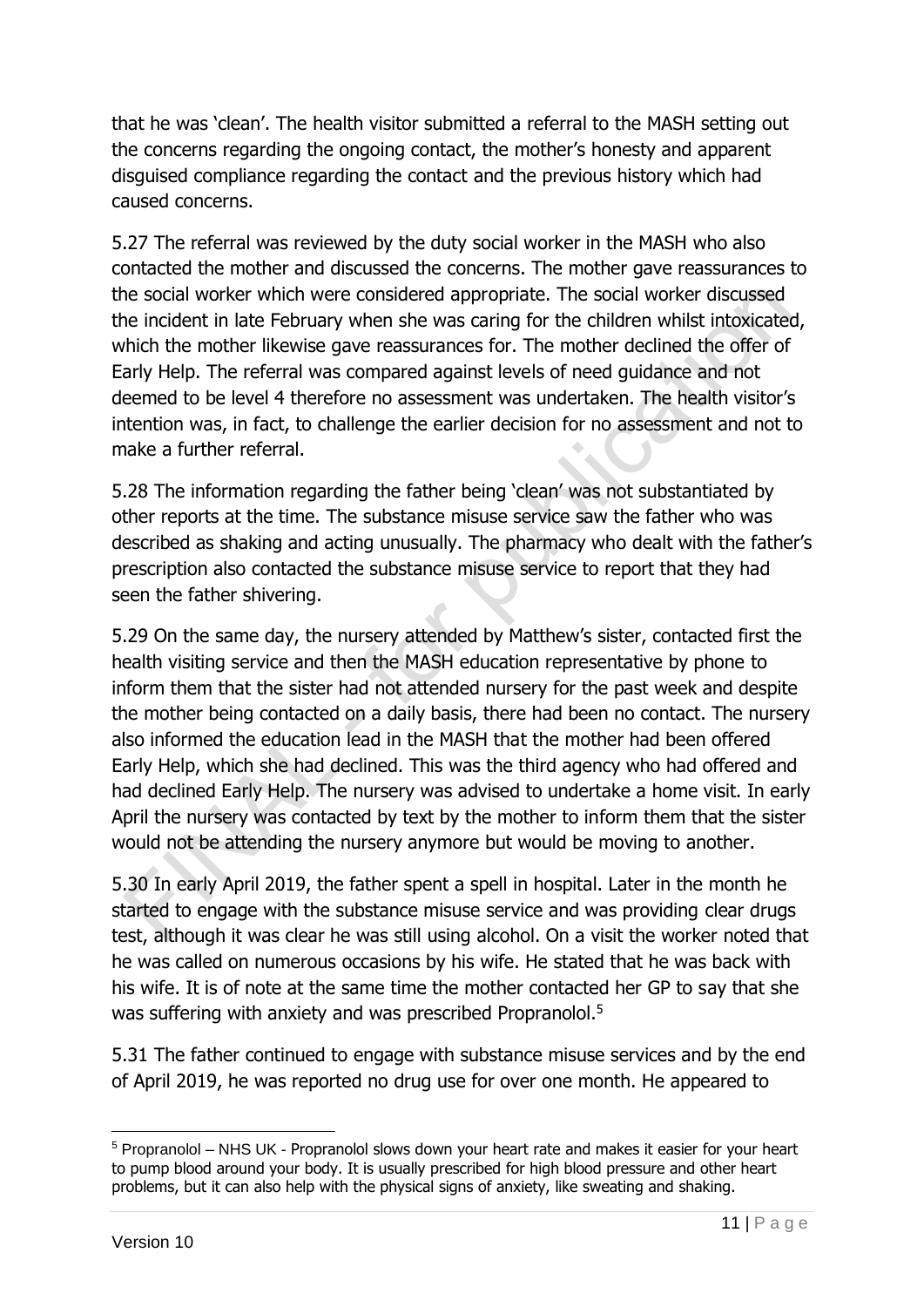have improved and stated that he was staying with the mother and children intermittently. The father disclosed that he was concerned regarding the mother's own drinking. This concern was not shared. In May, the father confirmed that he was moving in with the mother on a full-time basis and around the same time both the mother and father viewed a nursery together for Matthew's sister.

5.32 In early June 2019, the ambulance service was called to the home address where both the mother and father were present. It was reported that Matthew had found a number (perhaps 4) Olanzapine<sup>6</sup> tablets down the sofa and sucked them. Matthew was conveyed to hospital in a very serious condition, described as life threatening and was transferred the same day to a paediatric ICU.

5.33 It was established that the mother had not been prescribed Olanzapine since 2012 and that the father had never been prescribed this drug.

## **6. Analysis of involvement**

### **6.1 Identification of risk and appropriate interventions.**

### **Pre - birth**

6.1.1 Whilst the focus of this review does not start until June 2018 it is important to consider the background and historical information as this was available to agencies and should have been used when assessing any risk.

6.1.2 The mother had a challenging early life and suffered a number of significant adverse childhood experiences. Understandably, these had a considerable impact on the mother. Over a period of time the mother demonstrated some chaotic behaviour in abusing alcohol, self-harming and being involved in some offending which brought her to the attention of criminal justice system.

6.1.3 In 2015 and 2017 the mother became pregnant with the sister and Matthew respectively. A pre-birth assessment was undertaken for Matthew's sister and as a result a CiN plan was initiated. For Matthew a pre-birth assessment was considered but as the mother was seen to be engaging with Early Help and it was believed that there was not contact with the father, it was deemed that Early Help was appropriate, and no further assessment was undertaken by a social worker.

6.1.4 The Regional Child Protection Procedures for the West Midlands<sup>7</sup>, to which Herefordshire subscribe set out the procedure for assessing a pregnancy at an early

 $6$  Olanzapine – is an antipsychotic drug for the treatment of schizophrenia, moderate to severe manic episodes and for the prevention of recurrence in patients with bipolar disorder.

 $7$  The Regional Child Protection Procedures for the West Midlands – Pre birth procedures [http://westmidlands.procedures.org.uk/ykpzl/statutory-child-protection-procedures/additional](http://westmidlands.procedures.org.uk/ykpzl/statutory-child-protection-procedures/additional-guidance#s537)[guidance#s537](http://westmidlands.procedures.org.uk/ykpzl/statutory-child-protection-procedures/additional-guidance#s537)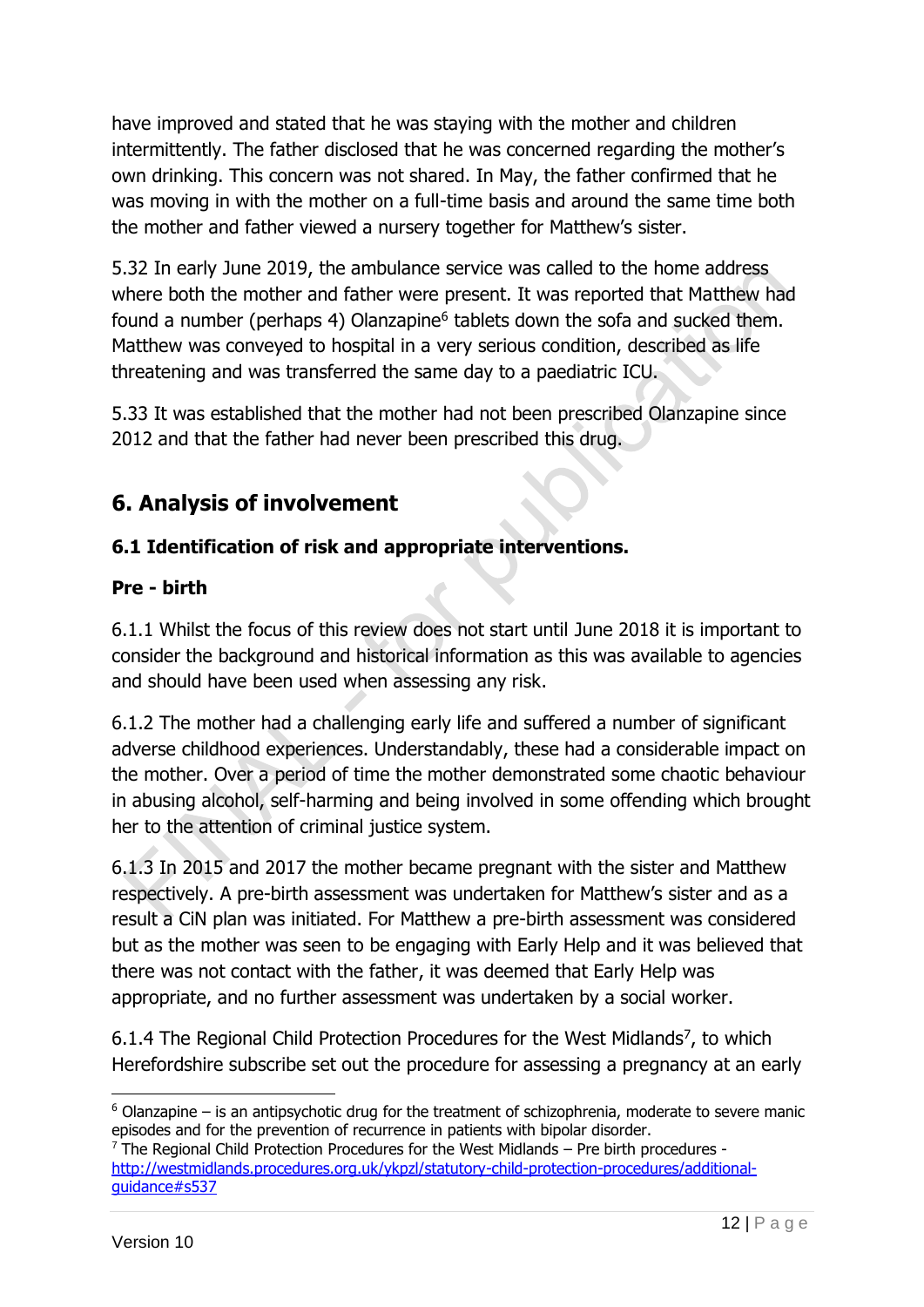stage where there are concerns for the welfare of the unborn child. The procedure sets out some criteria, for guidance, under which a pre-birth assessment should be considered. This includes some of the circumstances experienced previously by the mother.

6.1.5 The father was known to have had a chaotic lifestyle, he had lived on the streets and was known to abuse alcohol and drugs. He had a record with the police for offending dating back to 1997. Both the mother and father had a history of poor engagement with services.

6.1.6 The risk that the father presented to the children was recognised at an early stage in the initial CiN plan, which had as a condition that any contact with Matthew's sister should be supervised by the paternal grandmother. Whilst there was no restriction on contact between the mother and father, the pregnancy with Matthew gave a strong indication that the relationship was far from over and a more in-depth assessment would have helped to understand the relationship between the mother and father.

6.1.7 A pre-birth assessment for Matthew would have given the opportunity for a clear analysis of the risks and concerns that the mother and father presented as parents and what mitigation in the form of intervention and support would have been appropriate.

### **Post birth**

6.1.8 In June 2018, the father was sentenced to a suspended sentence for possession of a weapon in a public place. The sentence also had a Rehabilitation Activity Requirement for 12 days activity. This was to be supervised by CRC. The suspended sentence also had a condition of night curfew, initially to the father's address but was changed to the address of the mother, Matthew and his sister. There is confusion on how this change of address was achieved but there were insufficient checks on the suitability of the mother's address. It would appear that there was no liaison between agencies to understand whether the risk presented by the father's presence at the address was acceptable. Had this been subject of discussion the fact that there had previously been a plan in place to supervise contact could have been shared. In any case, it would be important to understand what consideration is given to safeguarding children when assessing the suitability of addresses.

6.1.9 There was only recognition of a risk to the children presented by the father being at the address in early July 2018. This recognition initiated a contact with CSC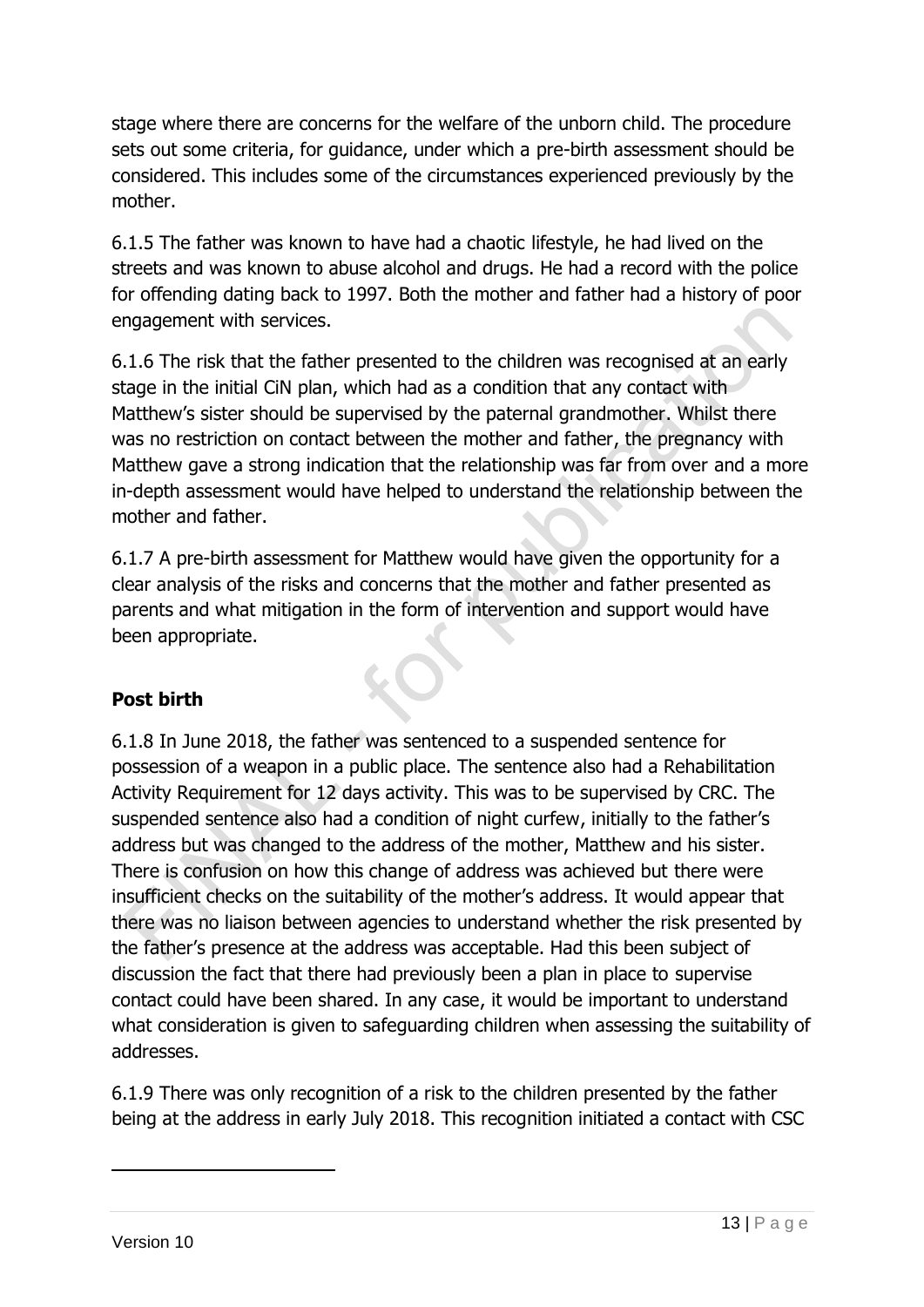and subsequently a referral was made by the CRC. This referral resulted a strategy meeting being convened.

6.1.10 At the time of the sentencing it was known that the father was involved in substance misuse and this was a factor in his offending. At this time, the father was under the treatment of the substance misuse service and in receipt of a methadone prescription. It is surprising that there was no pre or post sentence liaison between the National Probation Service and CRC and substance misuses service. The substance misuse service was not aware of the concerns regarding the use of the mother's address until invited to the strategy meeting. Knowledge of the concerns and the fact that the father was residing at an address with children would have allowed the substance misuse service to consider safety measures, such as a drug lock-box for the address.

6.1.11 The strategy meeting was generally well attended by the appropriate agencies, although the housing provider was not invited. The decision was that there would be a single agency assessment and a date was set for an ICPC. The subsequent ICPC could not be attended by all agencies but reports were submitted. The decision of the meeting was to place both children on child protection plan under the category of neglect. The plan included the father having no contact with the children and that he engaged with substance misuse services.

### **Child Protection**

6.1.12 The minutes of this meeting were not received by all agencies and this is a feature of this and other meetings in this case. There was some discussion $8$ regarding the category utilised for the child protection plan and it was agreed that the case could have been adopted under the categories of neglect or physical abuse. The discussion also focused on whether the case met the threshold for child protection at this time. This hinged on whether there was contact at the time between the father and children. Although the mother had said that the contact was ceased, there was a feeling, particularly from the social workers involved, that the mother was not being honest regarding the level of contact. On this basis the decision for child protection at this stage was considered the correct one.

6.1.13 The decision of the ICPC and the plan condition that the father should not be at the address was contrary to the curfew order made by the court. It is not clear how or if this was conveyed to the court and what the impact of the father effectively having no residence had on the suspended sentence and RAR. This confusion is highlighted by the father being arrested for breach of the order but the proceedings subsequently being dropped at court.

<sup>&</sup>lt;sup>8</sup> Where there is reference to discussion it pertains to the facilitated practitioner/learning event which formed part of this process.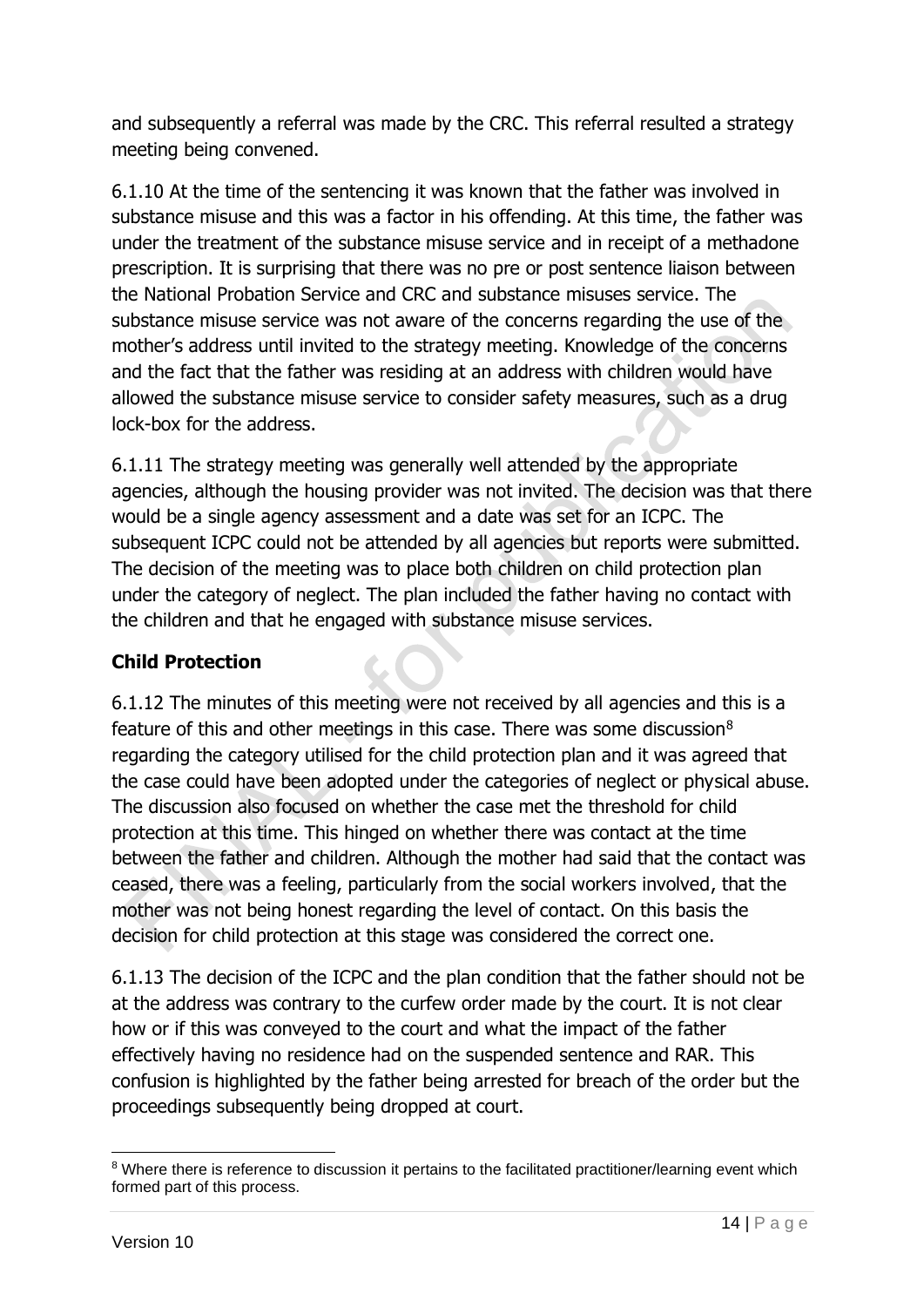6.1.14 Other factors which should have impacted or caused a review of the suspended sentence was that in September 2018 the substance misuse service discontinued their support to the father due to his lack of engagement and he had been arrested on a number of other occasions, including for drugs offences.

6.1.15 In October 2018, the health visitor enquired as to when a child protection core group meeting would be convened. CSC informed there would be no core group and there would not be a further meeting until the review meeting which was set for October 2018. There had been one core group meeting since the ICPC in August but due to an administrative error there were no minutes available. There were no further core group meetings.

6.1.16 The discussion focussed on the reasons why there were no core group meetings in this case. CSC, at the time of this case, were experiencing delays in transferring cases from the assessment team to the child protection court team. The case should have transferred to the court team on the day of the conference, but this did not happen. These difficulties were caused by capacity issues within the teams. It was discussed whether the same problems were still in existence. It was said that there had been an improvement which had not been sustained and capacity issues within the teams were still a concern.

6.1.17 On considering the reasons for lack of capacity it was identified as an increase in the number of assessments being undertaken. It was recognised that referrals coming into the MASH were of a better quality, which has led to more cases being accepted and requiring immediate intervention or assessment by the MASH (level 4).

6.1.18 At the review conference it was agreed that the case should be stepped down to a CiN plan. This decision was agreed by all the participants at the meeting except the social worker. In the discussion it was recognised that the social worker had only recently become involved in the case and was not confident that there had been evidenced change. Although the mother claimed that there was no contact with the father there was a sense that the mother was not being honest. The social worker stated that there was too much reliance on the self-reporting by parents.

6.1.19 The decision was made on the basis that on a number of visits made to the address by CSC, the father was never witnessed as being at the address. It was accepted that there could have been more creative methods to try to establish whether there was contact with the father and information could have been triangulated more effectively.

6.1.20 The Child Protection plan was not as explicit as it could have been. The risk was considered to be contact with the father due to his alcohol and drugs misuse, which led to chaotic and risky behaviour. If this behaviour could not be changed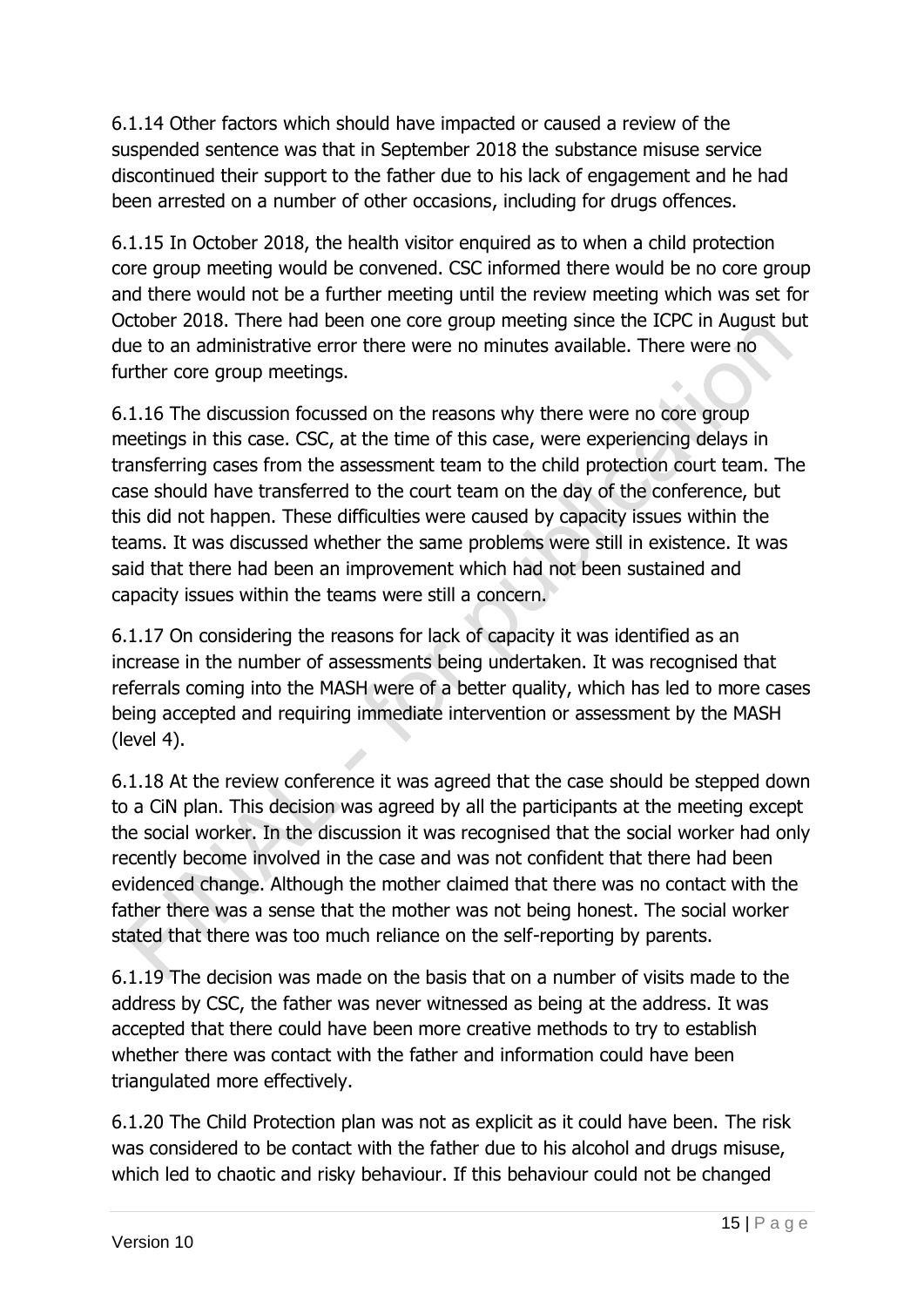then contact had to be restricted. Whether the plan was Child Protection or CiN actions to deal with this behaviour needed to be more explicit and evidenced as adhered to.

#### **Child in need plan**

6.1.21 Having made the decision to step the case down to CiN, a robust CiN plan was formulated but there is not enough evidence that the plan was effectively applied. One of the actions was for the social worker to make a referral to the MARAC. This was duly done. The MARAC referral is an anomaly, as there had been no domestic abuse in the past and there was no recorded perceived coercive control. The contention was at that time, and this was later borne out, that the mother wanted contact with the father and was not being honest about the level of contact. If the MARAC referral was made on the basis that there was contact, but it was unwanted by the mother, this was not supported by the information. If there was contact, then there was a requirement for a plan to be in place to ensure the children were protected. The action from MARAC was for CSC to convene a strategy meeting but this did not occur, in fact the CiN plan a short time later was stepped down to Early Help. At the MARAC meeting the housing provider also confirmed that there was contact between the mother and father.

6.1.22 Around this time the father was accepted as part of the IOM cohort. This was aimed to manage him as a prolific offender. It is apparent that the effort being expended to manage the father was not coordinated with that to protect the children. The IOM team had good information that the relationship between the mother and father was ongoing, in fact strength was being drawn from the fact that the father had the support of the mother. Better coordination of the safeguarding plans and the IOM plan would have made both more robust.

### **Step down to Early Help and opportunities to reassess**

6.1.23 There was one CiN meeting, but due to administrative problems there are no records of this meeting. One week later on 9<sup>th</sup> January 2019, there was a management supported decision by CSC to close the CiN plan, this actually occurred on the 17<sup>th</sup> January. No other agencies were consulted or informed of this decision; the health visiting service only established this was the case on making an enquiry in early February.

6.1.24 The decision to close the plan was made on the basis that the mother was engaging with services and there had been no contact with the father. This was not the case made out some weeks earlier at the MARAC meeting. Suspected contact between the parents was also highlighted by the housing provider. At this time Matthew's sister was failing to attend nursery and concerns were being raised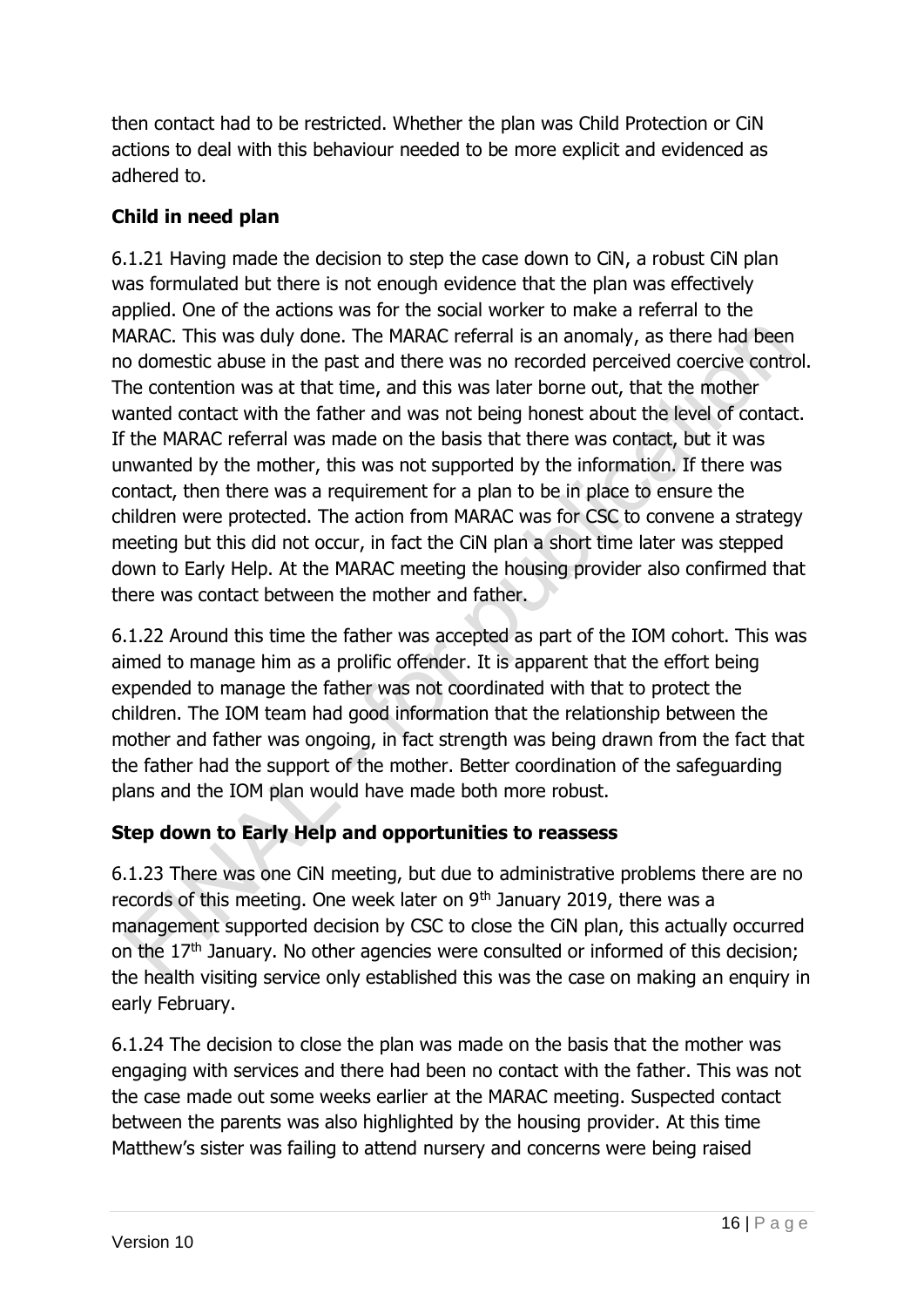regarding this. There was also information that the father's health was poor and deteriorating.

6.1.25 The rationale to close the plan at this time was flawed and the method by which it was closed with no multi-agency engagement was not good practice.

6.1.26 Four days before the actual closure of the CiN plan the mother reported she had been the victim of a serious crime. She ultimately wanted no action taken regarding this offence, but it does raise a number of concerns. The offence occurred when both parties were drunk and at the home address of the mother. There does not appear to have been consideration of the risk posed by the excessive use of alcohol or what risk the male offender or behaviour displayed could pose to the children. This information did go to the police representative in the MASH but was not shared with other partners. Knowledge of this incident would have allowed the facts to be considered in the cessation of the CiN plan and a further assessment of risk factors.

6.1.27 This incident led to an equally concerning incident in February 2019, which confirmed that the mother and father were in direct contact. At the end of February police were called to a disturbance, it involved the father and another female who were seeking the offender of the alleged serious crime perpetrated on the mother. They both were drunk. The other female was arrested for public order offences. When the police went to the home address, they found the mother was caring for eight children. This included Matthew and his sister and the six children of the arrested female. The mother was also drunk to the extent she could not recall how many children were on the premises.

6.1.28 This incident presented a number of risks for consideration. It was apparent that the mother and father were in contact. That there was ongoing animosity towards the offender of the alleged serious crime and the father was not opposed to confronting him. That the mother in particular was drunk whilst caring for her and other's children. The police and probation service both made referrals to the MASH which were assessed and deemed not to reach the threshold for any further assessment. This should have initiated a strategy discussion to allow full sharing of the available information and assessment of the risk. In the discussion it was noted that this was a poor decision.

6.1.29 On the basis that CSC had stated that the recent incident did not meet a safeguarding threshold, professionals who were supporting with the father met to discuss what alternatives there were available for treatment. Whilst there was no clear outcome from the meeting, the information they had clearly showed that the mother and father were in contact and this was not shared with the MASH.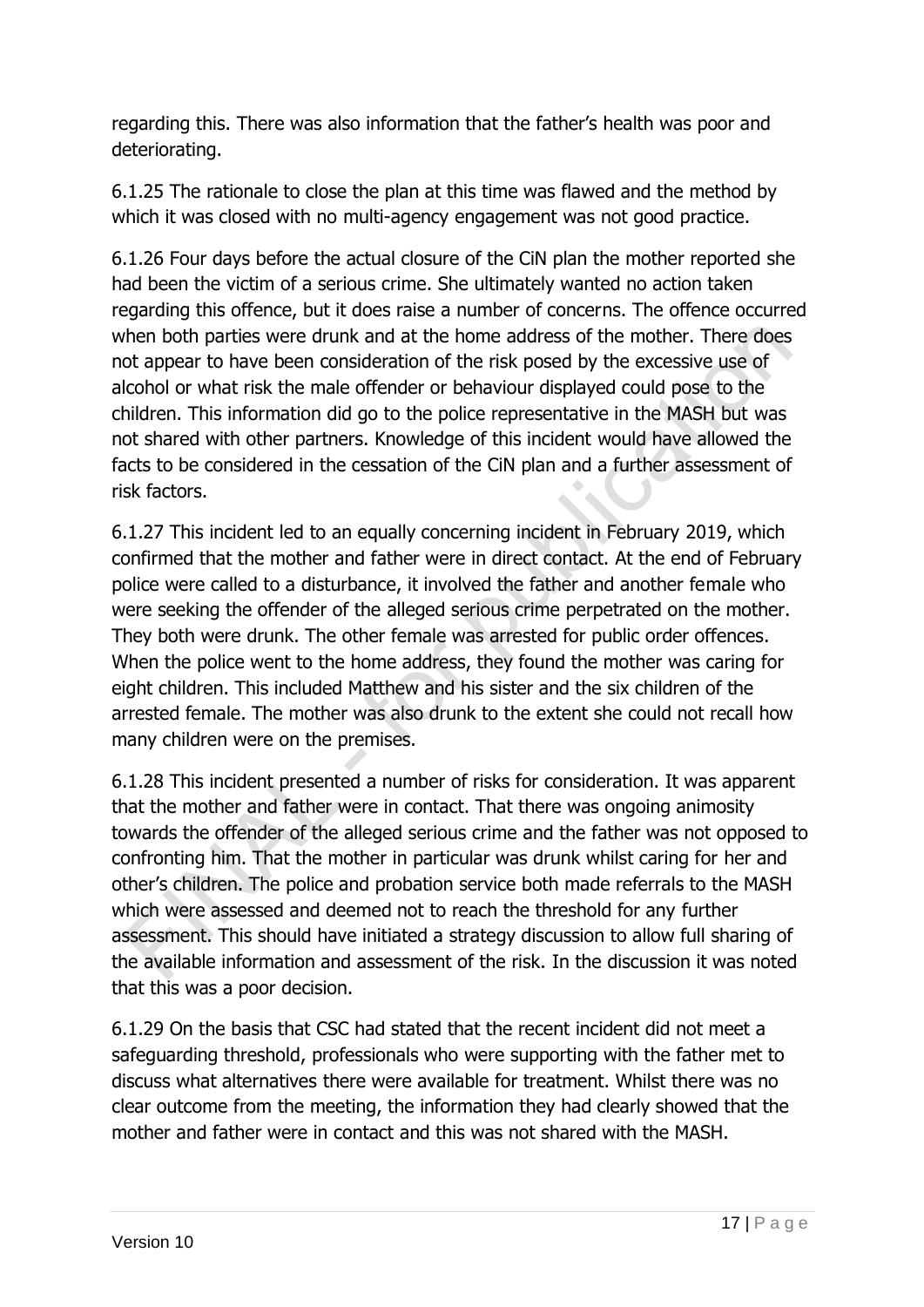#### **6.2 Challenge and escalation**

6.2.1 Following a visit to the home address, the health visitor had concerns that the mother was not being honest regarding her contact with the father. It was felt that there was disguised compliance and that the sister was not attending the nursery, and this was causing a concern. The mother was continuing to decline Early Help which had been offered by the health visitor, CSC and the nursery. The health visitor submitted a referral (MARF) to the MASH. Checks were undertaken and it was deemed that that the circumstances did not meet the need for statutory intervention or assessment (level 4 threshold document). The following day the health visitor spoke to the health representative in the MASH to share concerns from home visit. The health representative in the MASH did not share this information with social worker or MASH manager to enable the decision to be reviewed. The health visitor then escalated the concern in their own supervision and was advised by health manager to submit a further referral (some weeks later) to challenge the MASH decision. This should have been an escalation conversation with MASH manager and then, if required, the head of service. There was referral by the HV, a decision of No Further Action by the MASH, a discussion the next day with the health representative in the MASH and then the same information was submitted as the HV service were not happy with the original decision. Instead of re-submitting the same information the escalation procedure should have been followed. This was unpicked and discussed in the practitioner event and CSC agreed with this.

6.2.2 The persistence and professionalism of the health visitor should be recognised as good practice but unfortunately as a further referral was made it was not treated as an escalation. In the discussion there was some confusion and sometimes a reticence to use the Herefordshire Safeguarding Children Board policy – Resolution of Professional Disagreement about a Safeguarding Children Response.<sup>9</sup> The Safeguarding Board has done a lot work to encourage the use of the policy and for professionals to appropriately and healthily challenge a decision that they feel is not right or does not protect the child. Despite this there is still reticence to use the policy. It was felt that some of this was due to the policy sounding confrontational and that Herefordshire was a small area where staff may not want to upset the status quo.

6.2.3 It was agreed that this area required more work and awareness and may benefit from a rebranding of the policy to make it more child focussed. It was also

<sup>9</sup> Herefordshire Safeguarding Children Board policy - Resolution of professional Disagreement about a Safeguarding Children Response - [http://westmidlands.procedures.org.uk/local](http://westmidlands.procedures.org.uk/local-content/4gjN/escalation-policy-resolution-of-professional-disagreements/?b=Herefordshire)[content/4gjN/escalation-policy-resolution-of-professional-disagreements/?b=Herefordshire](http://westmidlands.procedures.org.uk/local-content/4gjN/escalation-policy-resolution-of-professional-disagreements/?b=Herefordshire)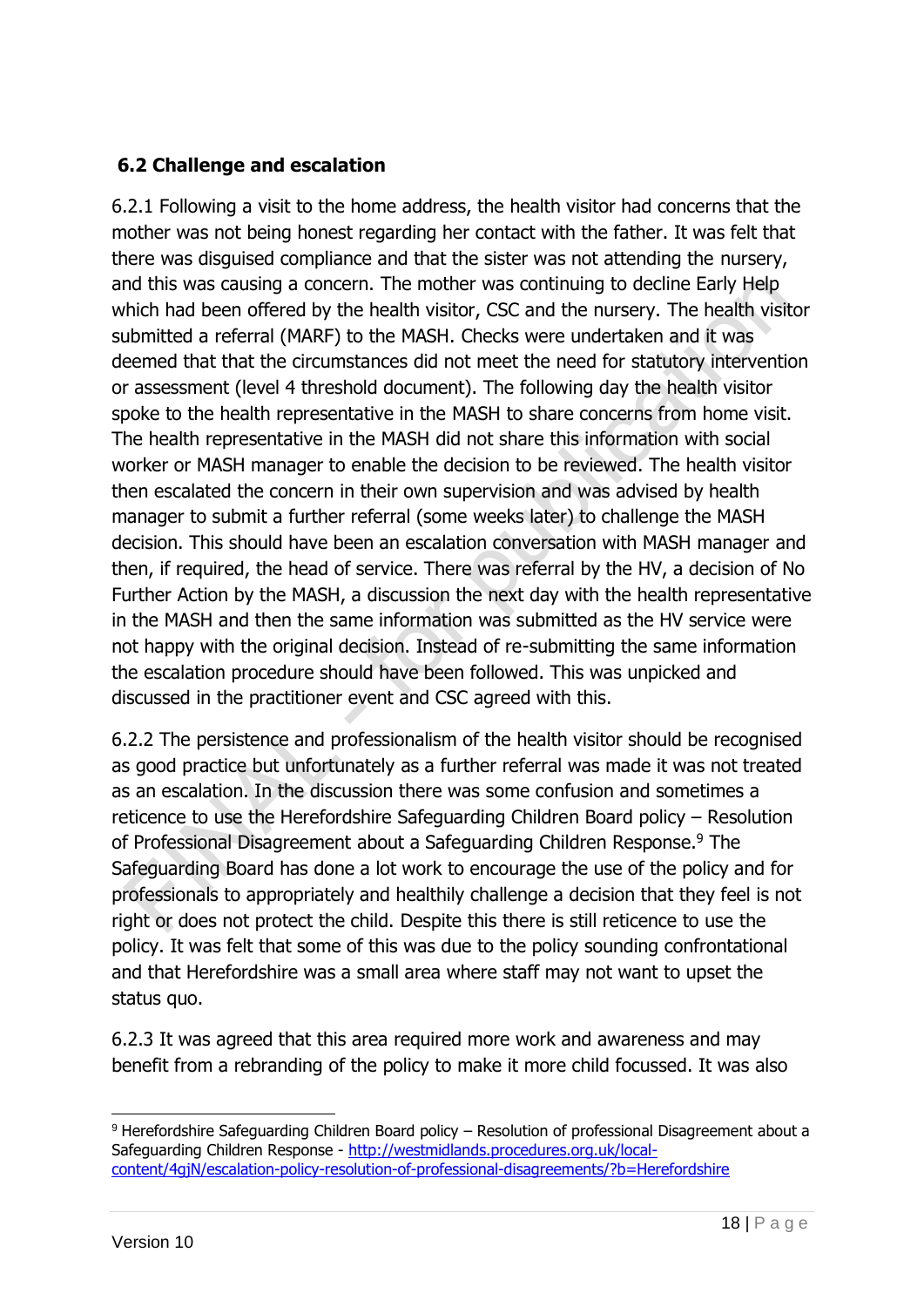suggested that on a MASH referral form there could be a link to the policy to highlight to staff that there is an avenue if they feel the correct decision has not been made. There should also be clarity and understanding of when a professional discussion has taken place with an agency representative in the MASH or a referral has been made and what action can be expected from partners.

6.2.4 Towards the end of this case the father started to indicate some abstinence from drugs but was still using alcohol. At this stage the father disclosed a concern to the substance misuse service that the mother was drinking heavily. The father had no reason to make spurious allegations against the mother. This disclosure was not shared. The reason for this was discussed and it was said that the worker receiving the information had felt that there had been no action in more serious circumstances, so this information was unlikely to initiate action. There were other instances when the substance misuse service should have considered making referrals, notably in July 2018 when the father disclosed being back in the family home and in January 2019 when the father admitted increased drug use. He stated that he was going to stay at a family member's address where there were several children. This feeling demonstrates the importance of the rationale for decisions being clearly conveyed to professionals.

### **6.3 Effective information sharing**

6.3.1 Information sharing is raised with regularity in reviews, but it still remains an issue and was at times a feature in this case. In discussion professionals did recognise that agencies should not be passive and expect information to be furnished, but where there are concerns, they should be proactive in seeking the right information to assist decision making and to protect children.

6.3.2 The health sector has so many components, it is often difficult to obtain the right information. The hub for this information is the GP, but through no fault of their own the timely contact with GP's is often challenging.

6.3.3 It was agreed that for MASH to be able to make safe and timely decisions either the health representative within the MASH has access to the relevant health systems or that all the component parts of health need to be represented within the MASH.

6.3.4 It would seem achievable that the right health professional could be equipped with the information systems and be able to make safe and appropriate decisions regarding the sharing of information in a safeguarding context. If this is not achievable the Safeguarding Partnership may wish to communicate to practitioners, the rationale to alleviate any feeling that there has been no consideration.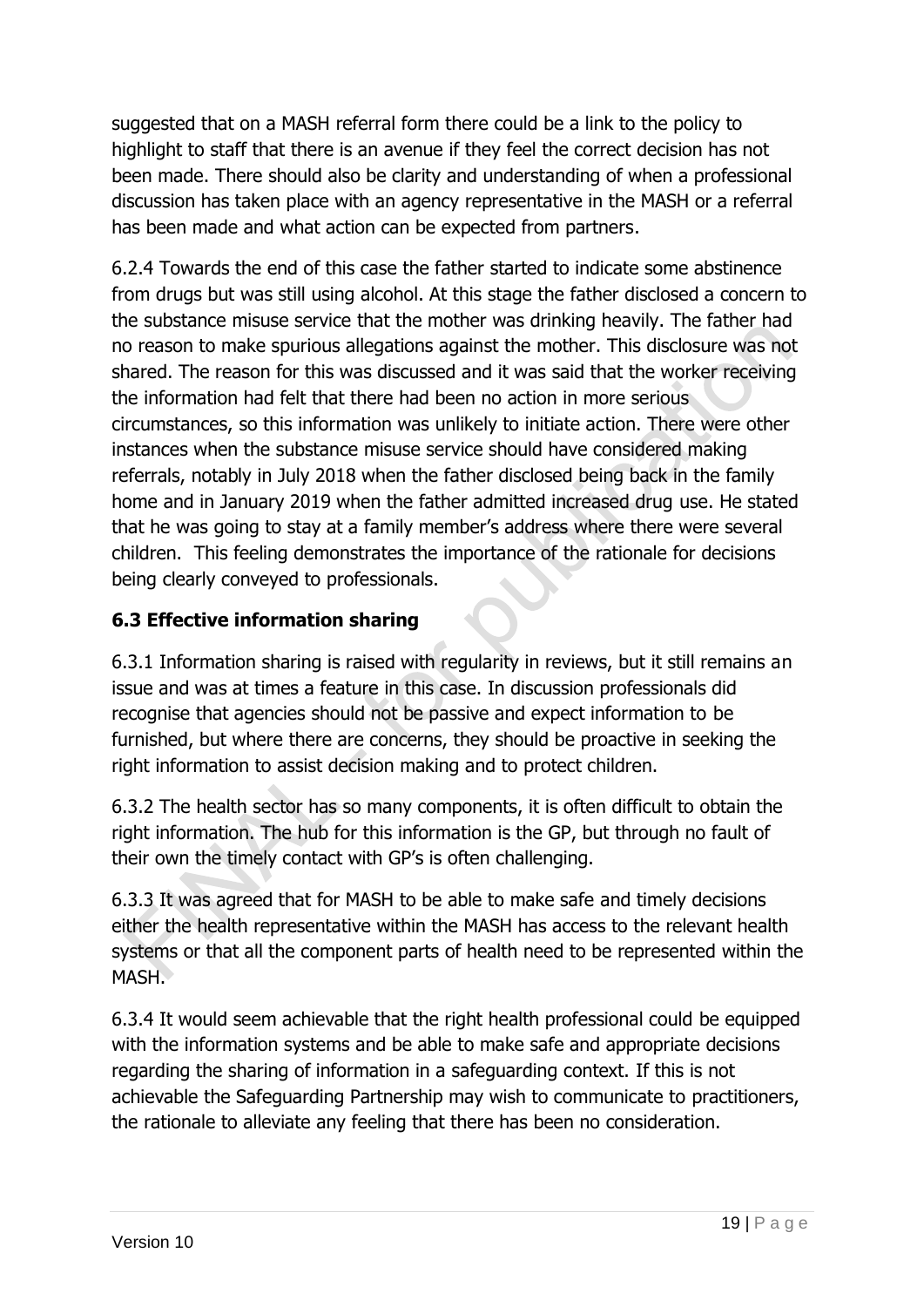6.3.5 In some areas it was conceded that there was a lack of joint understanding of the thresholds being applied by CSC and decision making, this could lead to frustration and a loss of trust in the system. This may be addressed by widening the participation in the MASH Partnership Forum. This could assist with the understanding and help to build networking and trust.

### **6.4 Non- dependent alcohol use**

6.4.1Much of the focus of the concern and identified risk emanated from the father's substance misuse, which was more obvious and well recorded. One of the aspects that comes through the history of the case in a less obvious manner is the use of alcohol by the mother. The consideration therefore is what the impact of this was on the children

6.4.2 Whilst there is no suggestion that the mother was dependent on alcohol there are repeated incidents where it caused concern. The mother was known to abuse alcohol from the age of 16 and this contributed to a number of challenges in the mother's early life. More recently, in January 2019, the mother reported being the victim of a serious crime at her home address, and alcohol being a factor in this incident. In February 2019, the mother was found by police to be caring her own and other children whilst being considered by police incapable due to the effects of alcohol. In April 2019, during a period when the father's condition had improved, he disclosed to substance misuse services that he had concerns over the mother's drinking.

6.4.3 It is estimated that 30% of children live with an adult binge drinker, 22% with a hazardous drinker and 2.5% with a harmful drinker (UK, under 16 years – Manning et al., 2009). A report by the Children's Commissioner – Silent Voices<sup>10</sup> recognises that different levels of consumption (not just parents who are dependent drinkers) and particular styles of drinking (such as binge drinking) may affect children and it cannot be assumed that higher levels of consumption equates to greater harm. Similarly, the impact of lower levels than would incur intervention but which can still be harmful, is not well understood and this is an area which has not been well researched.

6.4.4 Whilst the mother's use of alcohol may not have had the effect of normalising excessive alcohol us to the children, due to their age it still had on effect on the mother's ability to care safely for the children and exposure of them to risk. The agency knowledge of the level and frequency of alcohol intake relies only on what was discovered or reported, and it cannot be established what the day to day

<sup>10</sup> Silent Voices – Children's Commissioner 2012 <http://www.ias.org.uk/uploads/pdf/IAS%20reports/rp28102017.pdf>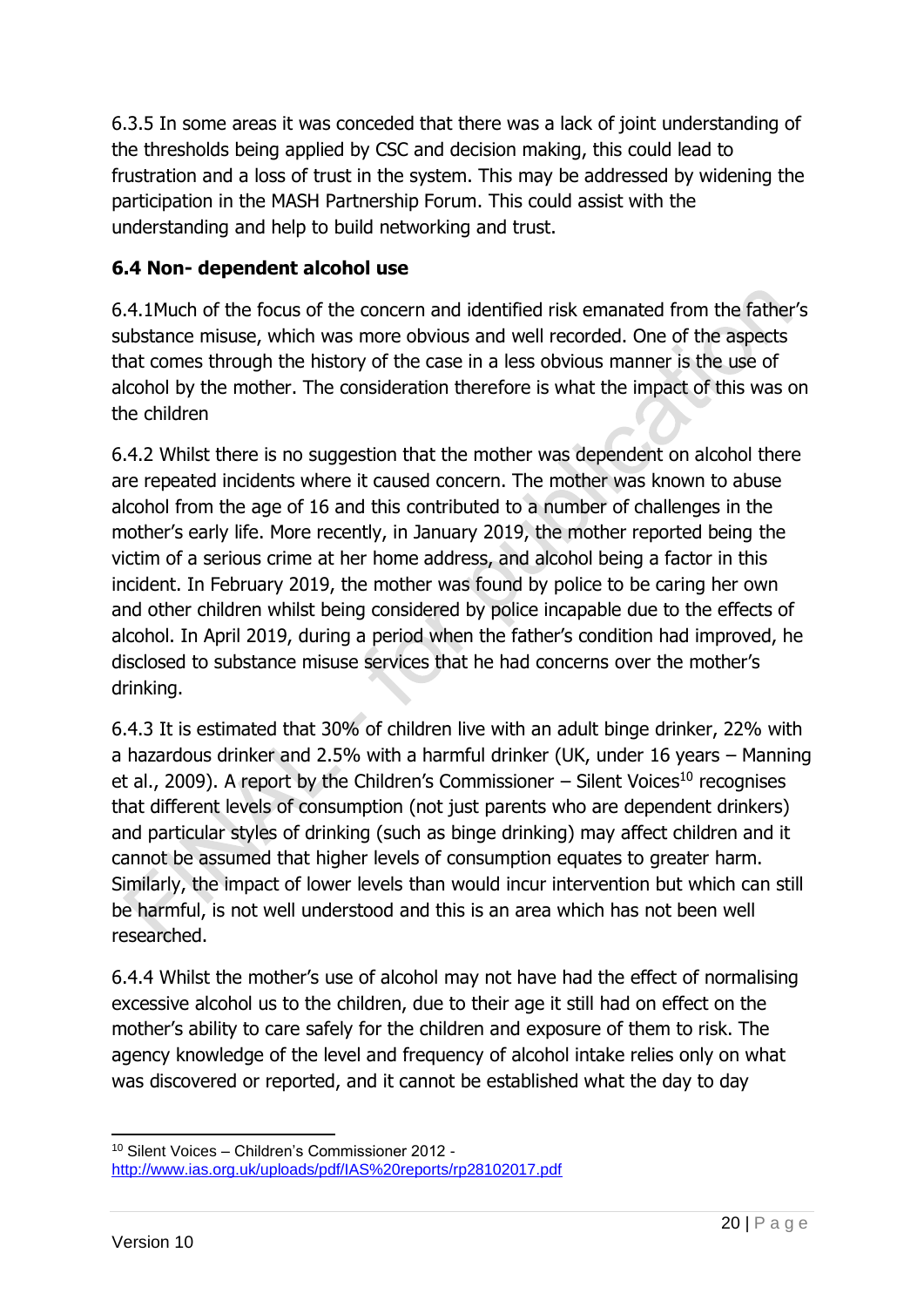experience for the children was, but an indication may be the concern articulated by the father.

### **7. What are the learning points from this case?**

7.1 There needs to be clarity on a single referral pathway into the MASH to avoid confusion.

7.2 This case allows for the promotion of the awareness of the pre-birth procedures and the Herefordshire Safeguarding Board Pre-Birth practice handbook for professionals.<sup>11</sup>

7.2 There needs to be a closer link and more consideration of safeguarding children when assessing sentences for criminal offences. Where offenders are being managed through structures like the IOM there should be close liaison with any safeguarding plans. There is potential for joint objectives to be achieved and for a more coordinated approach which may allow for more creative thinking in managing behaviour and keeping children safe.

7.3 Behaviour will only be changed by an explicit plan that is monitored and to which there is good adherence. It is important that any plan is communicated and shared in a timely fashion to all partners, particularly those expected to support and monitor conditions of the plan. Any closure of a CiN plan needs to be a multi-agency decision and not one taken by a single agency. This is explicit in the CiN procedures and should be embedded with staff.

7.4 Where a plan is stepped down to Early Help or where a parent/carer refuses the support of Early Help consideration must be given as to whether this will adversely impact the child's safety, health and/or development and, therefore, meet the threshold for Statutory Assessment at Level 4, in accordance with the Herefordshire Levels of Need Thresholds Document.<sup>12</sup> Agencies would benefit from a greater understanding of the levels of need to help them to appreciate decisions being made.

7.5 There needs to be continued awareness of the Safeguarding Board escalation/ disagreement policy. This needs to build on the work already undertaken but should

<sup>&</sup>lt;sup>11</sup> Herefordshire Safeguarding Children Board *Pre-birth Practice Handbook for Professionals –* Guidance for all agencies working with parents of unborn children [http://westmidlands.procedures.org.uk/assets/clients/6/Herefordshire%20downloads/Pre%20birth%2](http://westmidlands.procedures.org.uk/assets/clients/6/Herefordshire%20downloads/Pre%20birth%20practice%20handbook%2008.09.2019%20FINAL.pdf) [0practice%20handbook%2008.09.2019%20FINAL.pdf](http://westmidlands.procedures.org.uk/assets/clients/6/Herefordshire%20downloads/Pre%20birth%20practice%20handbook%2008.09.2019%20FINAL.pdf)

<sup>12</sup> Herefordshire Levels of Need Threshold Document -

[http://westmidlands.procedures.org.uk/assets/clients/6/Herefordshire%20downloads/HSCB%20New%](http://westmidlands.procedures.org.uk/assets/clients/6/Herefordshire%20downloads/HSCB%20New%20Levels%20of%20Need%20v1.0%20Dec%202017%20(R).pdf) [20Levels%20of%20Need%20v1.0%20Dec%202017%20\(R\).pdf](http://westmidlands.procedures.org.uk/assets/clients/6/Herefordshire%20downloads/HSCB%20New%20Levels%20of%20Need%20v1.0%20Dec%202017%20(R).pdf)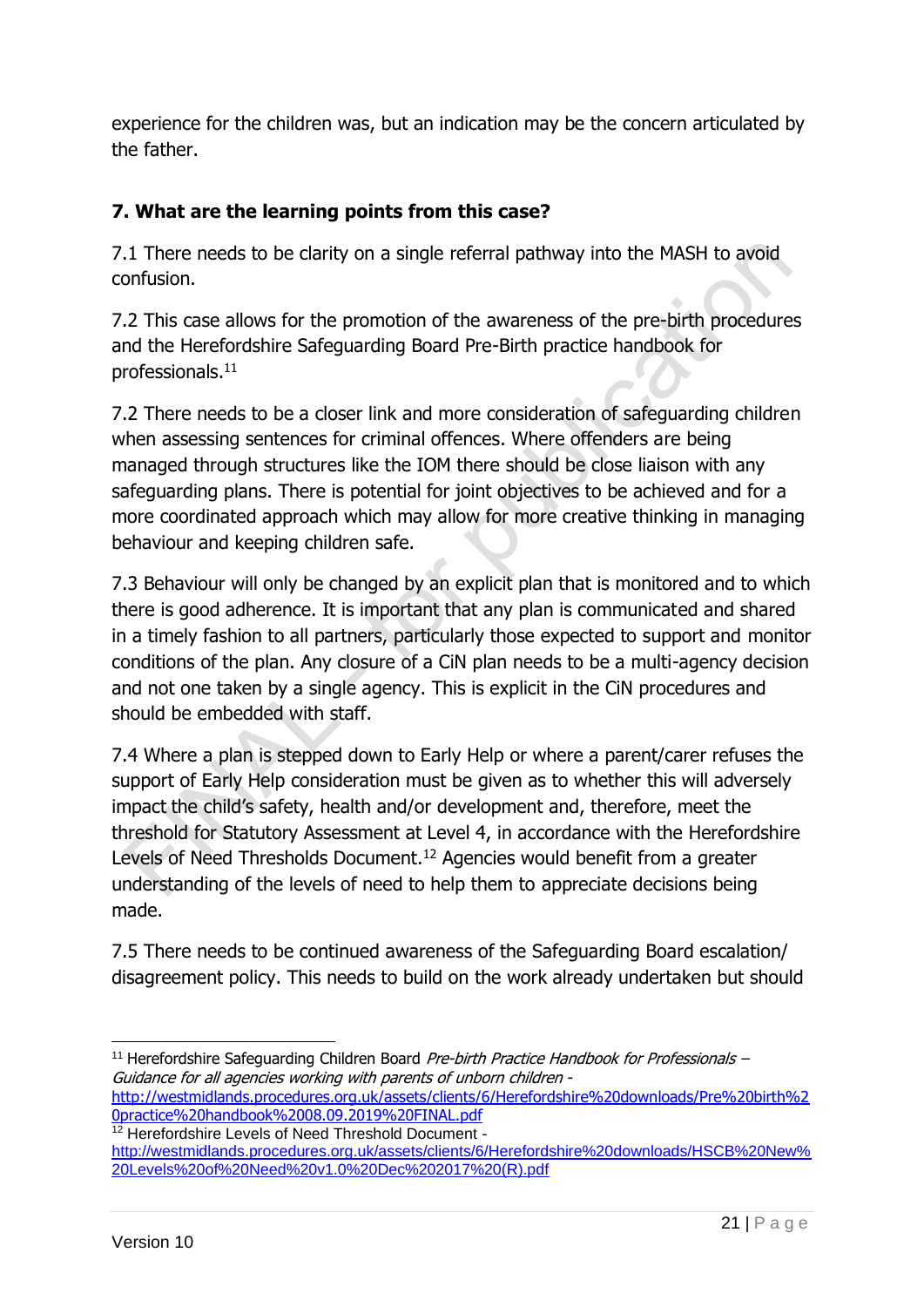include what the cultural barriers are on agencies being able or willing to challenge one another.

7.6 There are some areas where the sharing of information could be more effective by building on existing structures. This should include looking to ensure that there is appropriate sharing of information in the MASH, that a proportionate approach to sharing health information in the MASH is discussed and implemented. There is potential to involve other organisations in the MASH assurance processes thereby increasing the understanding and trust in decision making.

7.7 There could be more awareness of the risks to children from parental alcohol misuse, particularly to consider those parents who are not alcohol dependent but where there is evidence that the use is having a negative impact on children.

#### **8. Recommendations**

8.1 In February 2020, The Safeguarding Children and Young People Partnership in Herefordshire (SCYPiH) Safeguarding Partners Board and Quality and Effectiveness Group hosted a workshop chaired by the Partnership Independent Scrutineer. This group comprises of senior leaders from agencies involved in safeguarding. The author presented this and another case, which has similar themes. The Scrutineer and author worked with the group to identify themes and resulting actions to address the learning identified in this review. This process has assisted in achieving joint agreement, understanding and collective responsibility of the identified areas of learning and development.

8.2 The areas of recommendations were classified as following; -

- a. The partnership improvement priorities for SCYPiH Partnership.
- b. Key areas of partnership activity that SCYPiH should seek assurance on.
- c. Any matters that need to be brought to the attention of and/or addressed by other strategic partnerships.
- d. Identified learning opportunities

8.3 The agreed priorities will form part of the new partnership strategic plan and the partnership will be held to account by the Independent Scrutineer, Quality and Effectiveness Group and annual reporting to ensure that the areas are addressed.

### **The partnership improvement priorities for SCYPiH Partnership.**

**1. Framework of need and pathways –** To ensure that there is a joint understanding and agreement in the application of thresholds of all levels of need and that referral pathways are clear and understood. That both Child in